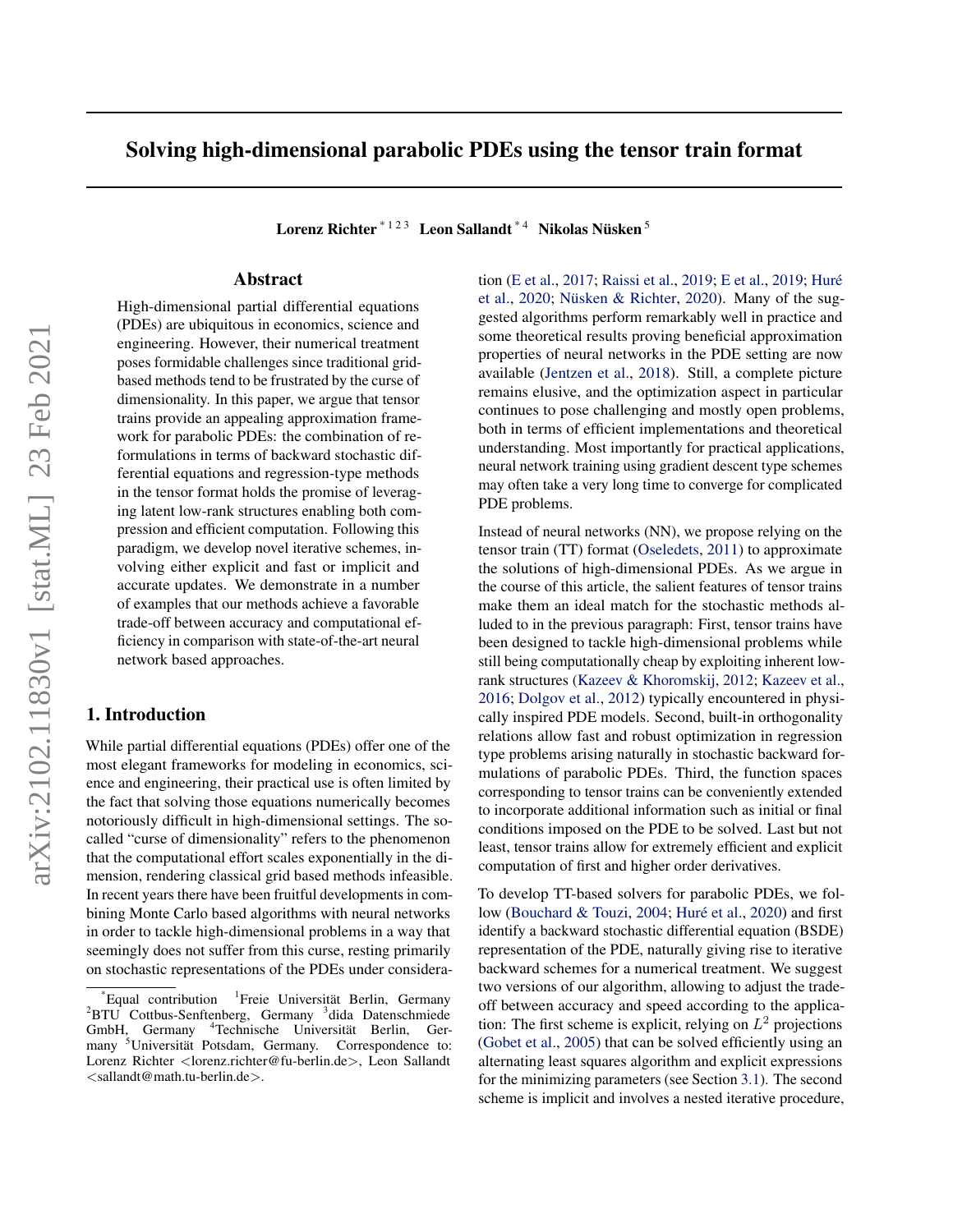<span id="page-1-0"></span>holding the promise of more accurately resolving highly nonlinear relationships at the cost of an increased computational load. For theoretical underpinning, we prove the convergence of the nested iterative scheme in Section [3.2.](#page-4-0)

To showcase the performance of the TT-schemes, we evaluate their outputs on various high-dimensional PDEs (including toy examples and real-world problems) in comparison with NN-based approximations. In all our examples, the TT results prove competitive, and often considerably more accurate when low-rank structures can be identified and captured by the underlying ansatz spaces. At the same time, the runtimes of the TT-schemes are usually significantly smaller, with the explicit  $L^2$ -projection-based algorithm beating the corresponding NN alternative by orders of magnitude in terms of computational time. Even the more accurate algorithm based on nested nonlinear iterations often proves to be substantially faster than NN training.

#### 1.1. Previous work

Using numerical discretizations of BSDEs to solve PDEs originated in [\(Bouchard & Touzi,](#page-8-0) [2004;](#page-8-0) [Gobet et al.,](#page-8-0) [2005\)](#page-8-0), while regression based methods for PDE-related problems in mathematical finance have already been proposed in [\(Longstaff & Schwartz,](#page-9-0) [2001\)](#page-9-0). An iterative method motivated by BSDEs and approached with neural networks has been introduced in [\(E et al.,](#page-8-0) [2017\)](#page-8-0), making the approximation of high-dimensional PDE problems feasible. Solving explicit backwards schemes with neural networks has been suggested in [\(Beck et al.,](#page-8-0) [2019\)](#page-8-0) and an implicit method similar to the one developed in this paper has been suggested in (Huré et al.,  $2020$ ). Another interesting method to approximate PDE solutions relies on minimizing a residual term on uniformly sampled data points as suggested in [\(Sirignano](#page-10-0) [& Spiliopoulos,](#page-10-0) [2018;](#page-10-0) [Raissi et al.,](#page-10-0) [2019\)](#page-10-0). Rooted in quantum physics under the name *matrix product states*, tensor trains have been introduced to the mathematical community in [\(Oseledets,](#page-9-0) [2011\)](#page-9-0) to tackle the curse of dimensionality. Note that tensor trains are a special case of hierarchical tensor networks, which have been developed in [\(Hackbusch](#page-9-0)  $& K<sub>ühn</sub>, 2009$ . For good surveys and more details, see [\(Hackbusch,](#page-8-0) [2014;](#page-8-0) [Hackbusch & Schneider,](#page-9-0) [2014;](#page-9-0) [Szalay](#page-10-0) [et al.,](#page-10-0) [2015;](#page-10-0) [Bachmayr et al.,](#page-8-0) [2016\)](#page-8-0). Tensor trains have already been applied to specific types of PDEs [\(Dolgov et al.,](#page-8-0) [2019;](#page-8-0) [Oster et al.,](#page-10-0) [2019;](#page-10-0) [Khoromskij,](#page-9-0) [2012\)](#page-9-0) and stochastic exit-time control problems [\(Fackeldey et al.,](#page-8-0) [2020\)](#page-8-0).

The paper is organized as follows: In Section 2 we motivate our algorithm by recalling the stochastic PDE representation in terms of BSDEs as well as two appropriate discretization schemes. In Section [3](#page-2-0) we review the tensor train format as a highly efficient framework for approximating highdimensional functions by detecting low-rank structures and discuss how those structures can be exploited in the numerical solution of BSDEs. Finally, in Section [4](#page-5-0) we provide multiple high-dimensional numerical examples to illustrate our claims.

### 2. Solving PDEs via BSDEs

In this section we recall how backward stochastic differential equations (BSDEs) can be used to design iterative algorithms for approximating the solutions of high-dimensional PDEs. Throughout this work, we consider parabolic PDEs of the form

$$
(\partial_t + L)V(x, t) + h(x, t, V(x, t), (\sigma^{\top}\nabla V)(x, t)) = 0
$$
 (1)

for  $(x, t) \in \mathbb{R}^d \times [0, T]$ , a nonlinearity  $h : \mathbb{R}^d \times [0, T] \times$  $\mathbb{R} \times \mathbb{R}^d \to \mathbb{R}$ , and a differential operator

$$
L = \frac{1}{2} \sum_{i,j=1}^{d} (\sigma \sigma^{\top})_{ij}(x,t) \partial_{x_i} \partial_{x_j} + \sum_{i=1}^{d} b_i(x,t) \partial_{x_i}, \quad (2)
$$

with coefficient functions  $b : \mathbb{R}^d \times [0, T] \to \mathbb{R}^d$  and  $\sigma$ :  $\mathbb{R}^d \times [0, T] \to \mathbb{R}^{d \times d}$ . The terminal value is given by

$$
V(x,T) = g(x),\tag{3}
$$

for a specified function  $g : \mathbb{R}^d \to \mathbb{R}$ . Note that by using the time inversion  $t \mapsto T-t$ , the terminal value problem (1)-(3) can readily be transformed into an initial value problem.

BSDEs were first introduced in [\(Bismut,](#page-8-0) [1973\)](#page-8-0) and their systematic study began with [\(Pardoux & Peng,](#page-10-0) [1990\)](#page-10-0). Loosely speaking, they can be understood as nonlinear extensions of the celebrated Feynman-Kac formula [\(Pardoux,](#page-10-0) [1998\)](#page-10-0), relating the PDE (1) to the stochastic process  $X_s$  defined by

$$
dX_s = b(X_s, s) ds + \sigma(X_s, s) dW_s, \quad X_0 = x_0, \quad (4)
$$

where b and  $\sigma$  are as in (2) and  $W_s$  is a standard ddimensional Brownian motion. The key idea is then to define the processes

$$
Y_s = V(X_s, s), \qquad Z_s = (\sigma^\top \nabla V)(X_s, s) \qquad (5)
$$

as representations of the PDE solution and its gradient, and apply Itô's lemma to obtain

$$
dY_s = -h(X_s, s, Y_s, Z_s) ds + Z_s \cdot dW_s, \qquad (6)
$$

with terminal condition  $Y_T = g(X_T)$ . Noting that the processes  $Y_s$  and  $Z_s$  are adapted<sup>1</sup> to the filtration generated by the Brownian motion  $W_s$ , they should indeed be understood as backward processes and not be confused with time-reversed processes. A convenient interpretation of the

<sup>&</sup>lt;sup>1</sup>Intuitively, this means that the processes  $Y_s$  and  $Z_s$  must not depend on future values of the Brownian motion  $W_s$ .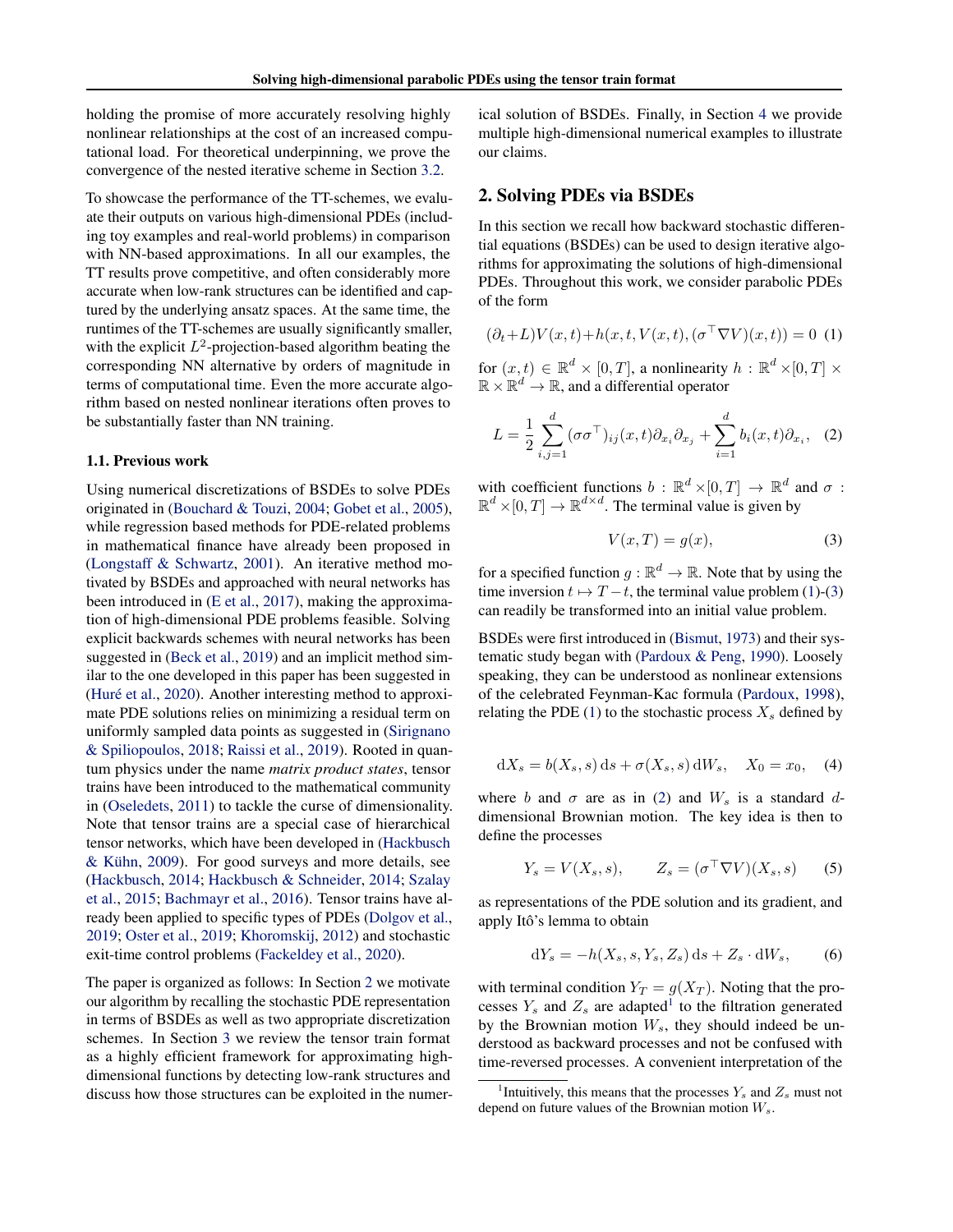<span id="page-2-0"></span>relations in [\(5\)](#page-1-0) is that solving for the processes  $Y_s$  and  $Z_s$ under the constraint [\(6\)](#page-1-0) corresponds to determining the solution of the PDE [\(1\)](#page-1-0) (and its gradient) along a random grid which is provided by the stochastic process  $X_s$  defined in [\(4\)](#page-1-0).

### 2.1. Numerical approximation of BSDEs

The BSDE formulation [\(6\)](#page-1-0) opens the door for Monte Carlo algorithms aiming to numerically approximate  $Y_s$  and  $Z_s$ , and hence yielding approximations of solutions to the PDE [\(1\)](#page-1-0) according to [\(5\)](#page-1-0), see [\(Bouchard & Touzi,](#page-8-0) [2004;](#page-8-0) [Gobet](#page-8-0) [et al.,](#page-8-0) [2005\)](#page-8-0). In this section we discuss suitable discretizations of [\(6\)](#page-1-0) and corresponding optimization problems that will provide the backbone for TT-schemes to be developed in Section 3.

To this end, let us define a discrete version of the process [\(4\)](#page-1-0) on a time grid  $0 = t_0 < t_1 < \cdots < t_N = T$  by

$$
\widehat{X}_{n+1} = \widehat{X}_n + b(\widehat{X}_n, t_n) \Delta t + \sigma(\widehat{X}_n, t_n) \xi_{n+1} \sqrt{\Delta t}, \tag{7}
$$

where  $n \in \{0, \ldots, N-1\}$  enumerates the steps,  $\Delta t =$  $t_{n+1} - t_n$  is the stepsize,  $\xi_{n+1} \sim \mathcal{N}(0, \text{Id}_{d \times d})$  are normally distributed random variables and  $\hat{X}_0 = x_0$  provides the initial condition. Two<sup>2</sup> discrete versions of the backward process [\(6\)](#page-1-0) are given by

$$
\widehat{Y}_{n+1} = \widehat{Y}_n - h_{n+1} \Delta t + \widehat{Z}_n \cdot \xi_{n+1} \sqrt{\Delta t}, \qquad \text{(8a)}
$$

$$
\widehat{Y}_{n+1} = \widehat{Y}_n - h_n \Delta t + \widehat{Z}_n \cdot \xi_{n+1} \sqrt{\Delta t}, \tag{8b}
$$

where we have introduced the shorthands

 $\Delta$ 

$$
h_n = h(\hat{X}_n, t_n, \hat{Y}_n, \hat{Z}_n), \tag{9a}
$$

$$
h_{n+1} = h(\hat{X}_{n+1}, t_{n+1}, \hat{Y}_{n+1}, \hat{Z}_{n+1}).
$$
 (9b)

Finally, we complement [\(8a\)](#page-1-0) and [\(8b\)](#page-1-0) by specifying the terminal condition  $Y_N = g(X_N)$ . The reader is referred to Appendix [E](#page-15-0) for further details.

Both of our schemes solve the discrete processes [\(8a\)](#page-1-0) and [\(8b\)](#page-1-0) backwards in time, an approach which is reminiscent of the dynamic programming principle in optimal control theory [\(Fleming & Rishel,](#page-8-0) [2012\)](#page-8-0), where the problem is divided into a sequence of subproblems. To wit, we start with the known terminal value  $Y_N = g(X_N)$  and move backwards in iterative fashion until reaching  $\hat{Y}_0$ . Throughout this procedure, we posit functional approximations  $\widehat{V}_n(\widehat{X}_n) \approx \widehat{Y}_n \approx V(\widehat{X}_n, n\Delta t)$  to be learnt in the update step  $n + 1 \rightarrow n$  which can either be based on [\(8a\)](#page-1-0) or on [\(8b\)](#page-1-0):

Starting with the former, it can be shown by leveraging the relationship between conditional expectations and  $L^2$ projections (see Appendix [E\)](#page-15-0) that solving [\(8a\)](#page-1-0) is equivalent

to minimizing

$$
\mathbb{E}\left[\left(\widehat{V}_n(\widehat{X}_n) - h_{n+1}\Delta t - \widehat{V}_{n+1}(\widehat{X}_{n+1})\right)^2\right] \qquad (10)
$$

with respect to  $\hat{V}_n$ . Keeping in mind that  $\hat{V}_{n+1}$  is known from the previous step this results in an explicit scheme. Methods based on (10) have been extensively analyzed in the context of linear ansatz spaces for  $V_n$  and we refer to [\(Zhang,](#page-10-0) [2004;](#page-10-0) [Gobet et al.,](#page-8-0) [2005\)](#page-8-0) as well as to Appendix [E.](#page-15-0)

Moving on to [\(8b\)](#page-1-0), we may as well penalize deviations in this relation by minimizing the alternative loss

$$
\mathbb{E}[(\widehat{V}_n(\widehat{X}_n) - \widehat{h}_n \Delta t + \widehat{Z}_n \cdot \xi_{n+1} \sqrt{\Delta t} - \widehat{V}_{n+1}(\widehat{X}_{n+1}))^2], \quad (11)
$$

with respect to  $\hat{V}_n$ , see (Huré et al., [2020\)](#page-9-0). In analogy to [\(9a\)](#page-1-0) we use the shorthand notation

$$
\widehat{h}_n = h(\widehat{X}_n, t_n, \widehat{V}_n(\widehat{X}_n), \sigma^{\top}(\widehat{X}_n, t_n) \nabla \widehat{V}_n(\widehat{X}_n)), \quad (12)
$$

noting that since  $\hat{h}_n$  depends on  $\hat{V}_n$ , approaches based on (11) will necessarily lead to implicit schemes. At the same time, we expect algorithms based on (11) to be more accurate in highly nonlinear scenarios as the dependence in  $h$  is resolved to higher order.

### 3. Solving BSDEs via tensor trains

In this section we discuss the functional approximations  $\hat{V}_n$  in terms of the tensor train format, leading to efficient optimization procedures for (10) and (11). Encoding functions defined on high-dimensional spaces using traditional methods such as finite elements, splines or multi-variate polynomials leads to a computational complexity that scales exponentially in the state space dimension  $d$ . However, interpreting the coefficients of such ansatz functions as entries in a high-dimensional tensor allows us to use tensor compression methods to reduce the number of parameters. To this end, we define a set of functions  $\{\phi_1, \ldots, \phi_m\}$  with  $\phi_i : \mathbb{R} \to \mathbb{R}$ , e.g. one-dimensional polynomials or finite elements. The approximation  $\widehat{V}$  of  $\widehat{V} : \mathbb{R}^d \to \mathbb{R}$  takes the form

$$
\widehat{V}(x_1,\ldots,x_d) = \sum_{i_1=1}^m \cdots \sum_{i_d=1}^m c_{i_1,\ldots,i_d} \phi_{i_1}(x_1) \cdots \phi_{i_d}(x_d),
$$
\n(13)

motivated by the fact that polynomials and other tensor product bases are dense in many standard function spaces [\(Sickel & Ullrich,](#page-10-0) [2009\)](#page-10-0). Note that for the sake of simplicity we choose the set of ansatz functions to be the same in every dimension (see Appendix [A](#page-11-0) for more general statements). As expected, the coefficient tensor  $c \in \mathbb{R}^{m \times m \times \cdots \times m} \equiv$ 

<sup>&</sup>lt;sup>2</sup>It can be shown that both converge to the continuous-time process [\(6\)](#page-1-0) as  $\Delta t \rightarrow 0$ , see [\(Kloeden & Platen,](#page-9-0) [1992\)](#page-9-0).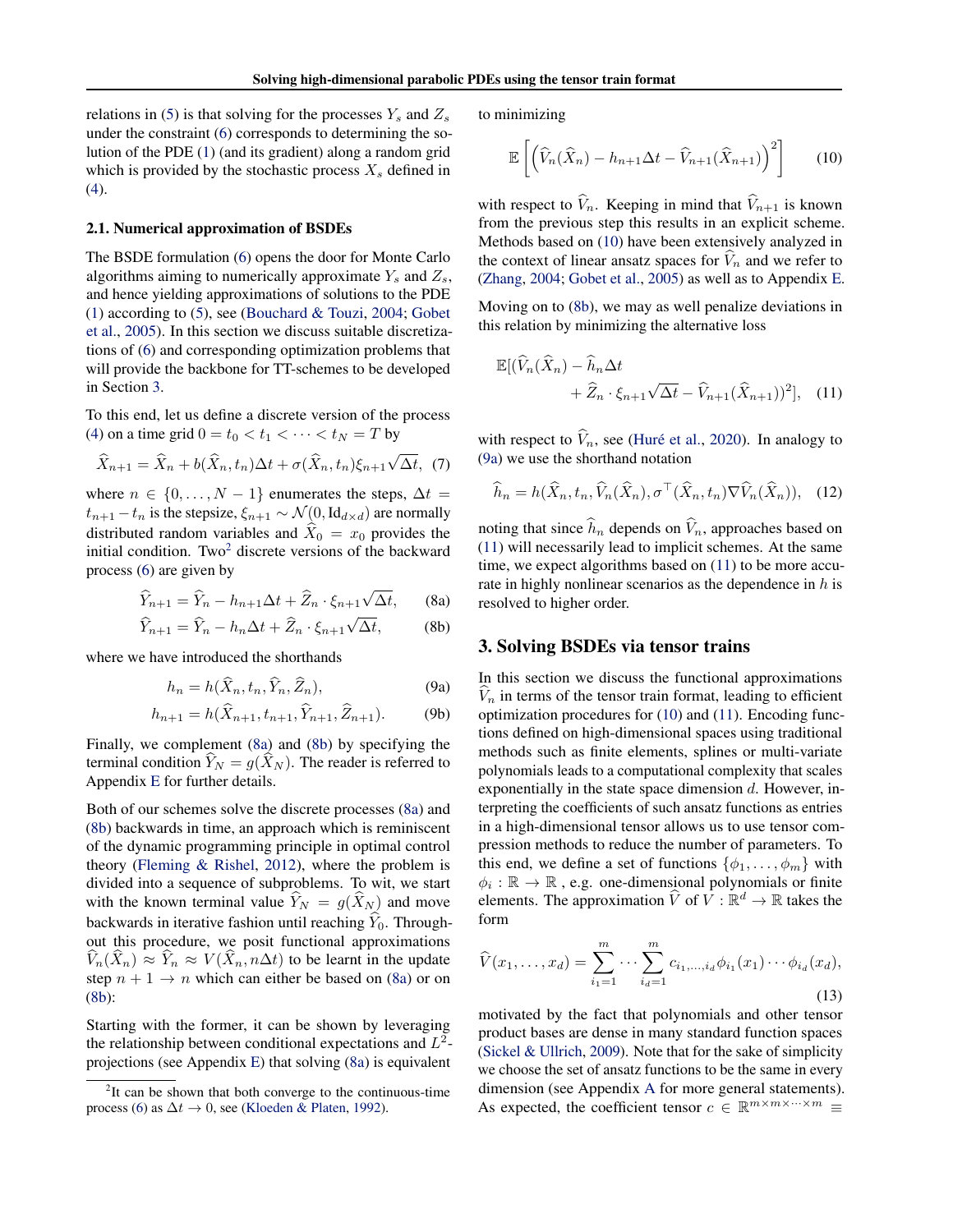<span id="page-3-0"></span> $\mathbb{R}^{m^d}$  suffers from the curse of dimensionality since the number of entries increases exponentially in the dimension d. In what follows, we review the tensor train format to compress the tensor c.

For the sake of readability we will henceforth write  $c_{i_1,\dots,i_d} = c[i_1,\dots,i_d]$  and represent the contraction of the last index of a tensor  $w_1 \in \mathbb{R}^{r_1 \times m \times r_2}$  with the first index of another tensor  $w_2 \in \mathbb{R}^{r_2 \times m \times r_3}$  by

$$
w = w_1 \circ w_2 \in \mathbb{R}^{r_1 \times m \times m \times r_3},\qquad(14a)
$$

$$
w[i_1, i_2, i_3, i_4] = \sum_{j=1}^{r_2} w_1[i_1, i_2, j] w_2[j, i_3, i_4].
$$
 (14b)

In the literature on tensor methods, graphical representations of general tensor networks are widely used. In these pictorial descriptions, the contractions ◦ of the component tensors are indicated as edges between vertices of a graph. As an illustration, we provide the graphical representation of an order-4 tensor and a tensor train representation (see Definition 1 below) in Figure 1. Further examples can be found in Appendix [A.](#page-11-0)



Figure 1. An order 4 tensor and a tensor train representation.

Tensor train representations of  $c$  can now be defined as follows [\(Oseledets,](#page-9-0) [2011\)](#page-9-0).

**Definition 1** (Tensor Train). Let  $c \in \mathbb{R}^{m \times \cdots \times m}$ . A factorization

$$
c = u_1 \circ u_2 \circ \cdots \circ u_d, \tag{15}
$$

where  $u_1 \in \mathbb{R}^{m \times r_1}$ ,  $u_i \in \mathbb{R}^{r_{i-1} \times m \times r_i}$ ,  $2 \leq i \leq d-1$ ,  $u_d \in \mathbb{R}^{r_{d-1} \times m}$ , is called *tensor train representation* of  $c$ . We say that  $u_i$  are *component tensors*. The tuple of the dimensions  $(r_1, \ldots, r_{d-1})$  is called the representation rank and is associated with the specific representation (15). In contrast to that, the tensor train rank (TT-rank) of  $c$  is defined as the minimal rank tuple  $\mathbf{r} = (r_1, \ldots, r_{d-1})$ , such that there exists a TT representation of  $c$  with representation rank equal to r. Here, minimality of the rank is defined in terms of the partial order relation on  $\mathbb{N}^d$  given by

$$
\mathbf{s} \preceq \mathbf{t} \iff s_i \le t_i \text{ for all } 1 \le i \le d,
$$

for  ${\bf r} = (r_1, ..., r_d), {\bf s} = (s_1, ..., s_d) \in \mathbb{N}^d$ .

It can be shown that every tensor has a TT-representation with minimal rank, implying that the TT-rank is well de-

fined [\(Holtz et al.,](#page-9-0) [2012b\)](#page-9-0). An efficient algorithm for computing a minimal TT-representation is given by the Tensor-Train-Singular-Value-Decomposition (TT-SVD) [\(Oseledets](#page-9-0) [& Tyrtyshnikov,](#page-9-0) [2009\)](#page-9-0). Additionally, the set of tensor trains with fixed TT-rank forms a smooth manifold, and if we include lower ranks, an algebraic variety is formed [\(Kutschan,](#page-9-0) [2018\)](#page-9-0).

Introducing the compact notation

$$
\phi : \mathbb{R} \to \mathbb{R}^m, \quad \phi(x) = [\phi_1(x), \dots, \phi_m(x)],
$$

the TT-representation of [\(13\)](#page-2-0) is then given as

$$
\widehat{V}(x) = \sum_{i_1}^{m} \cdots \sum_{i_d}^{m} \sum_{j_1}^{r_1} \cdots \sum_{j_{d-1}}^{r_{d-1}} u_1[i_1, j_1] u_2[j_1, i_2, j_2] \cdots
$$

$$
\cdots u_d[j_{d-1}, i_d] \phi(x_1)[i_1] \cdots \phi(x_d)[i_d]. \quad (16)
$$

The corresponding graphical TT-representation (with  $d = 4$ ) for definiteness) is then given as follows:

$$
\widehat{V}(x) = \frac{\begin{bmatrix} u_1 & r_1 & u_2 \end{bmatrix} \begin{bmatrix} r_2 & u_3 & r_3 & u_4 \end{bmatrix}}{\begin{bmatrix} m & m & m \end{bmatrix} \begin{bmatrix} m & m & m \end{bmatrix}} \begin{bmatrix} m & m & m \end{bmatrix}
$$
\n
$$
\phi(x_1) \begin{bmatrix} \phi(x_2) \end{bmatrix} \begin{bmatrix} \phi(x_3) \end{bmatrix} \begin{bmatrix} \phi(x_4) \end{bmatrix}
$$

Figure 2. Graphical representation of  $\widehat{V} : \mathbb{R}^4 \to \mathbb{R}$ .

#### 3.1. Optimization on the TT manifold

The multilinear structure of the tensor product enables efficient optimization of [\(10\)](#page-2-0) and [\(11\)](#page-2-0) within the manifold structure by means of reducing a high-dimensional linear equation in the coefficient tensor to small linear subproblems on the component tensors<sup>3</sup>. For this, we view  $(10)$  and [\(11\)](#page-2-0) abstractly as least squares problems on a linear space  $\mathcal{U} \subset L^2(\Omega)$ , where  $\Omega \subset \mathbb{R}^d$  is a bounded Lipschitz domain. Our objective is then to find

$$
\underset{\hat{V} \in \mathcal{U}}{\arg \min} \sum_{j=1}^{J} |\hat{V}(x_j) - R(x_j)|^2, \tag{17}
$$

where  $\{x_1, \ldots, x_J\} \subset \Omega$  are data points obtained from samples of  $\overline{X}_n$ , and  $R : \Omega \to \mathbb{R}$  stands for the terms in [\(10\)](#page-2-0) and [\(11\)](#page-2-0) that are not varied in the optimization. Choosing a basis  $\{b_1, \ldots, b_M\}$  of U we can represent any function  $w \in \mathcal{U}$  by  $w(x) = \sum_{m=1}^{M} c_m b_m(x)$  and it is well known that the solution to  $(17)$  is given in terms of the coefficient vector

$$
c = (A^{\top}A)^{-1}A^{\top}r \in \mathbb{R}^{M},\tag{18}
$$

 $3$ In the case of [\(11\)](#page-2-0), an additional nested iterative procedure is required, see Section [3.2.](#page-4-0)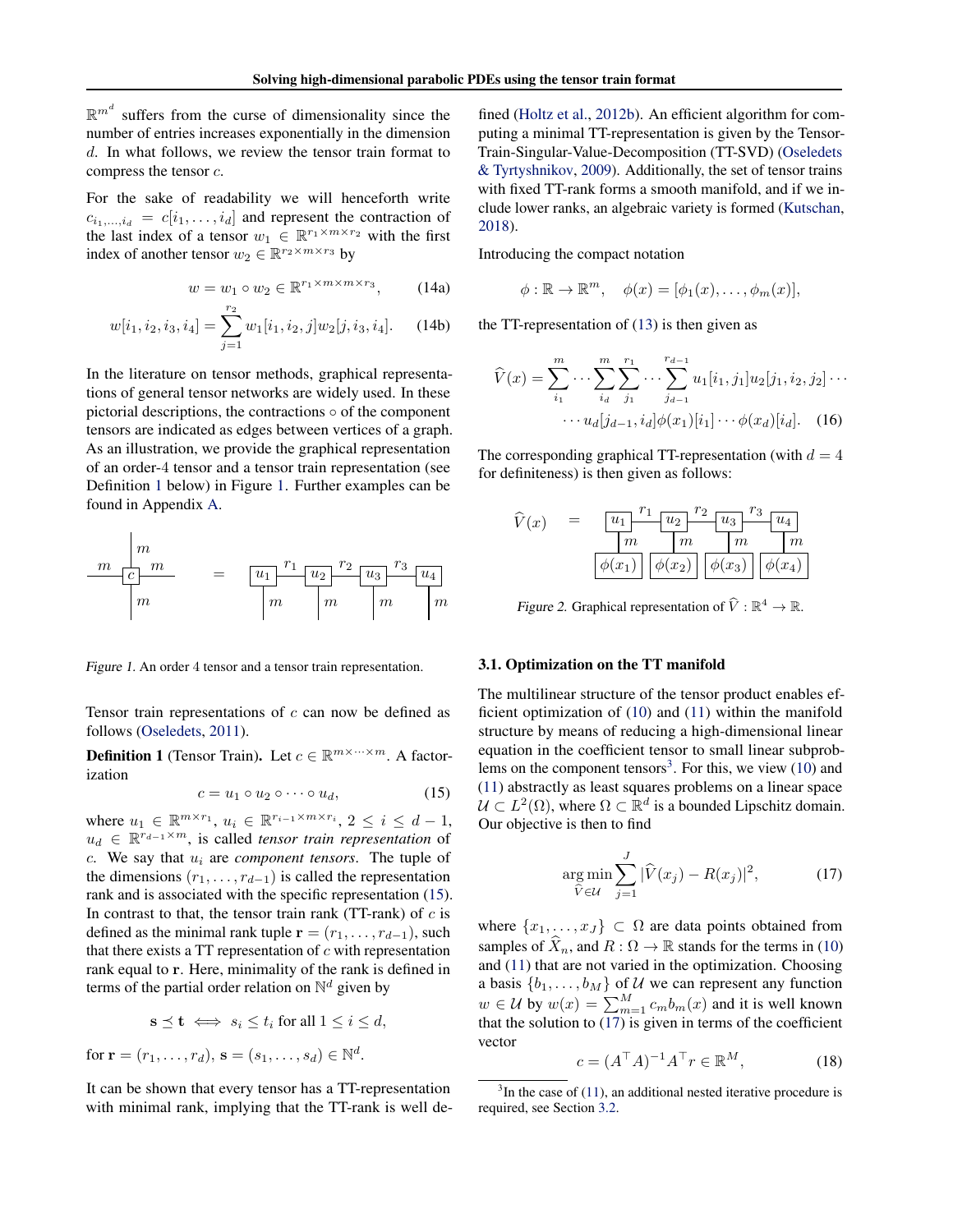<span id="page-4-0"></span>where  $A = [a_{ij}] \in \mathbb{R}^{J \times M}$  with  $a_{ij} = b_j(x_i)$  and  $r_j =$  $R(x_j) \in \mathbb{R}^J$ .

The *alternating least-squares (ALS) algorithm* [\(Holtz et al.,](#page-9-0) [2012a\)](#page-9-0) reduces the high-dimensional system [\(18\)](#page-3-0) in the coefficient tensor  $c$  to small linear subproblems in the component tensors  $u_i$  as follows: Since the tensor train format [\(15\)](#page-3-0) is a multilinear parametrization of  $c$ , fixing every component tensor but one (say  $u_i$ ) isolates a remaining lowdimensional linear parametrization with associated local linear subspace  $\mathcal{U}_{loc,i}$ . The number  $M_i$  of remaining parameters (equivalently, the dimension of  $U_{\text{loc},i}$ ) is given by the number of coefficients in the component tensor  $u_i$ , i.e.  $M_i = r_{i-1} m r_i$ . If the ranks  $r_i, r_{i-1}$  are significantly smaller than  $M$ , this results in a low-dimensional hence efficiently solvable least-squares problem. Iterating over the component tensors  $u_i$  then leads to an efficient scheme for solving high-dimensional least-squares problems with low rank structure. Basis functions in  $\mathcal{U}_{\text{loc},i}$  are obtained from the order 3 tensor  $b^{\text{loc}}$  depicted in Figure 3 (note the three open edges). A simple reshape to an order one tensor then yields the desired basis functions, stacked onto each other, i.e.  $b^{\text{loc},i}(x) = [b_1^{\text{loc},i}(x), b_2^{\text{loc},i}(x), \dots, b_{M_i}^{\text{loc},i}(x)]$ . Further details as well as explicit formulas are given in Appendix [A.1.](#page-11-0)



Figure 3. Graphical representation of the local basis functions for  $i = 2$ .

In many situations the terminal condition  $g$ , defined in [\(3\)](#page-1-0), is not part of the ansatz space just defined. This is always the case if  $g$  is not in tensor-product form. However, as the ambient space  $\mathbb{R}^{m^d}$  is linear,  $g$  can be straightforwardly added<sup>4</sup> to the ansatz space, potentially increasing its dimension to  $m<sup>d</sup> + 1$ . Whenever a component tensor  $u<sub>i</sub>$  is optimized in the way described above, we simply add  $q$  to the set of local basis functions, obtaining as a new basis

$$
b_g^{\text{loc},i} = \{b_1^{\text{loc},i}, \dots, b_m^{\text{loc},i}, g\},\tag{19}
$$

only marginally increasing the complexity of the leastsquares problem. In our numerical tests we have noticed substantial improvements using the extension (19). Incorporating the terminal condition, the representation of the PDE solution takes the form depicted in Figure 4, for some  $c_g \in \mathbb{R}$ .

| $\widehat{V}(x)$ | $u_1$<br>$\boldsymbol{m}$ | $r_2$<br>$u_2$<br>$\boldsymbol{m}$ | $r_3$<br>$u_3$                                    | $-u_4$<br>m | $+ cgg(x)$ |
|------------------|---------------------------|------------------------------------|---------------------------------------------------|-------------|------------|
|                  |                           |                                    | $ \phi(x_1)   \phi(x_2)   \phi(x_3)   \phi(x_4) $ |             |            |

Figure 4. Graphical representation of  $\widehat{V} : \mathbb{R}^4 \to \mathbb{R}$ .

Summing up, we briefly state a basic ALS algorithm with our adapted basis  $b^{\log,i}$ :

| <b>Algorithm 1</b> simple ALS algorithm                              |
|----------------------------------------------------------------------|
| <b>Input:</b> initial guess $u_1 \circ u_2 \circ \cdots \circ u_d$ . |
| <b>Output:</b> result $u_1 \circ u_2 \circ \cdots \circ u_d$ .       |
| repeat                                                               |
| for $i=1$ to d do                                                    |
| identify the local basis functions (19), parametrized                |
| by $u_k, k \neq i$                                                   |
| optimize $u_i$ using the local basis by solving the local            |
| least squares problem                                                |
| end for                                                              |
| <b>until</b> noChange is true                                        |

The drawback of Algorithm 1 is that the ranks of the tensor approximation have to be chosen in advance. However, there are more involved rank-adaptive versions of the ALS algorithm, providing a convenient way of finding suitable ranks. In this paper we make use of the rank-adaptive *stable alternating least-squares algorithm (SALSA)* [\(Grasedyck](#page-8-0) & Krämer, [2019\)](#page-8-0). However, as we will see in Section [4,](#page-5-0) we can in fact oftentimes find good solutions by setting the rank to be  $(1, \ldots, 1) \in \mathbb{N}^{d-1}$ , enabling highly efficient computations.

By straightforward extensions, adding the terminal condition  $q$  to to set of local ansatz functions can similarly be implemented into more advanced, rank adaptive ALS algorithms, which is exactly what we do for our version of SALSA.

### 3.2. Handling implicit regression problems

The algorithms described in the previous section require the regression problem to be explicit such as in [\(10\)](#page-2-0). In contrast, the optimization in [\(11\)](#page-2-0) is of implicit type, as  $h_n$  contains the unknown  $\hat{V}_n$ . In order to solve [\(11\)](#page-2-0), we therefore choose an initial guess  $\hat{V}_n^0$  and iterate the optimization of

$$
\mathbb{E}[(\widehat{V}_n^{k+1}(\widehat{X}_n) - h(\widehat{X}_n, t_n, \widehat{Y}_n^k, \widehat{Z}_n^k)\Delta t +
$$
  

$$
\widehat{Z}_n^k \cdot \xi_{n+1}\sqrt{\Delta t} - \widehat{V}_{n+1}(\widehat{X}_{n+1}))^2]
$$
 (20)

with respect to  $\hat{V}_n^{k+1}$  until convergence (see Appendix [C](#page-12-0) for a discussion of appropriate stopping criteria). In the

<sup>&</sup>lt;sup>4</sup>We note that the idea of enhancing the ansatz space has been suggested in [\(Zhang,](#page-10-0) [2017\)](#page-10-0) in the context of linear parametrizations.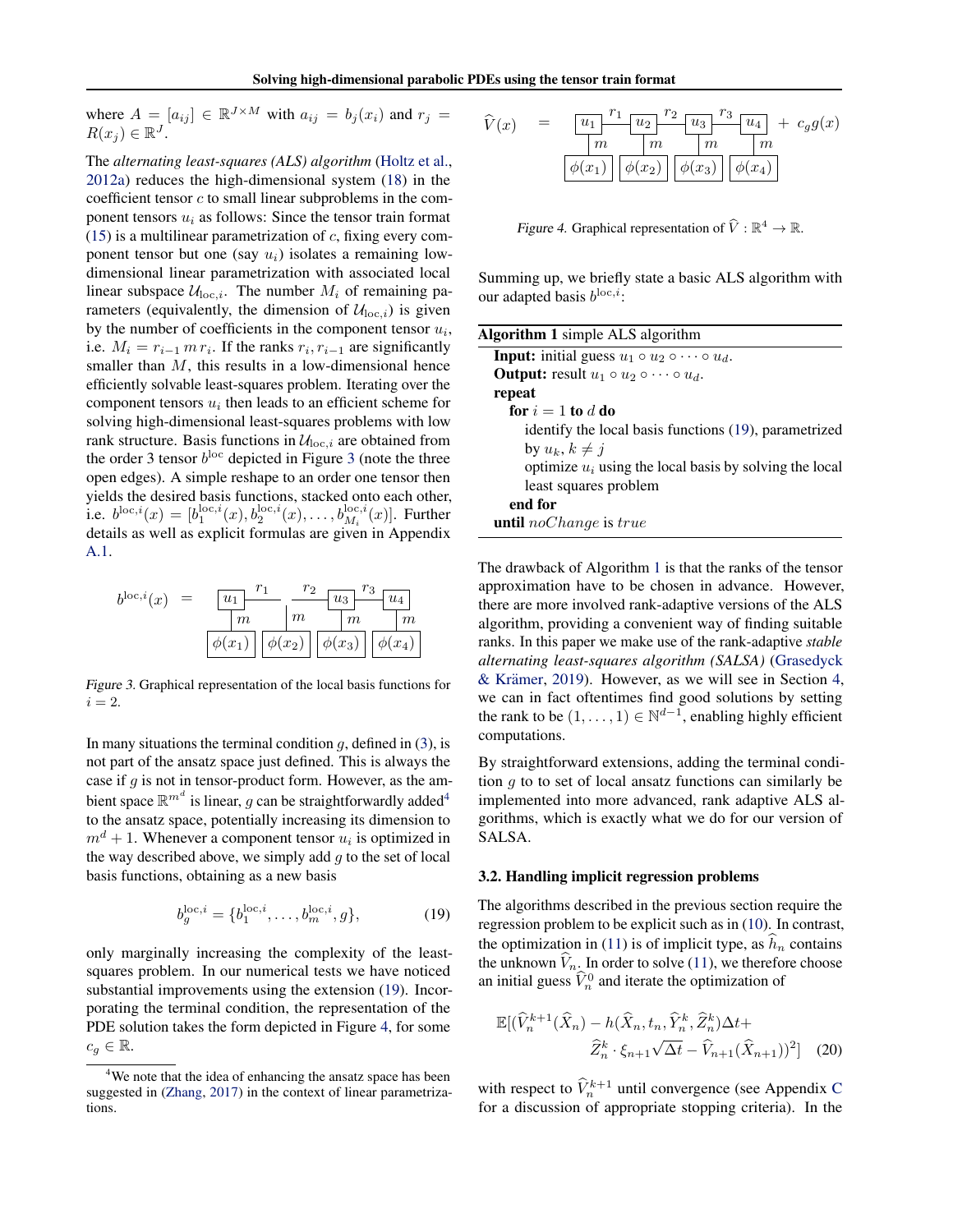<span id="page-5-0"></span>above display,  $\widehat{Y}_n^k = \widehat{V}_n^k(\widehat{X}_n)$  and  $\widehat{Z}_n^k = (\sigma^{\top} \nabla \widehat{V}_n^k)(\widehat{X}_n)$ are computed according to [\(5\)](#page-1-0). For theoretical foundation, we guarantee convergence of the proposed scheme when the step size  $\Delta t$  is small enough.

**Theorem 3.1.** Assume that  $\mathcal{U} \subset L^2(\Omega) \cap C_b^{\infty}(\Omega)$  is a finite *dimensional linear subspace, that*  $\sigma(x, t)$  *is nondegenerate* for all  $(x, t) \in [0, T] \times \mathbb{R}^d$ , and that *h* is globally Lipschitz *continuous in the last two arguments. Then there exists*  $\delta$  > 0 *such that the iteration* [\(20\)](#page-4-0) *converges for all*  $\Delta t \in (0, \delta)$ *.* 

*Proof.* See Appendix B. 
$$
\Box
$$

Remark 2. In order to ensure the boundedness assumption in Theorem 3.1 and to stabilize the computation we add a regularization term involving the Frobenius norm of the coefficient tensor to the objective in [\(20\)](#page-4-0). Choosing an orthonormal basis we can then relate the Frobenius norm to the associated norm in the function space by Parseval's identity. In our numerical tests we set our one-dimensional ansatz functions to be approximately  $H^2(a, b)$ -orthonormal<sup>5</sup>. The corresponding tensor space  $(H^2(a, b))^{\otimes d} = H^2_{\text{mix}}([a, b])^d$ can be shown to be continuously embedded in  $W^{1,\infty}(\Omega)$ , guaranteeing boundedness of the approximations and their derivatives [\(Sickel & Ullrich,](#page-10-0) [2009\)](#page-10-0).

For convenience, we summarize the developed methods in Algorithm 3.2.

|  |  | <b>Algorithm 2 PDE approximation</b> |
|--|--|--------------------------------------|
|--|--|--------------------------------------|

**Input:** initial parametric choice for the functions  $\widehat{V}_n$  for  $n \in \{0, \ldots, N-1\}$ **Output:** approximation of  $V(\cdot, t_n) \approx \hat{V}_n$  along the trajectories for  $n \in \{0, \ldots, N-1\}$ Simulate  $K$  samples of the discretized SDE  $(7)$ . Choose  $V_N = g$ . for  $n = N - 1$  to 0 do approximate either [\(10\)](#page-2-0) or [\(11\)](#page-2-0) (both depending on  $V_{n+1}$ ) using Monte Carlo minimize this quantity (explictly or by iterative schemes) set  $V_n$  to be the minimizer end for

Remark 3 (Parameter initializations). Since we expect  $V(\cdot, t_n)$  to be close to  $V(\cdot, t_{n+1})$  for any  $n \in \{0, \dots, N - \}$ 1), we initialize the parameters of  $\hat{V}_n^0$  as those obtained for  $V_{n+1}$  identified in the preceding time step.

### 4. Numerical examples

In this section we consider some examples of highdimensional PDEs that have been addressed in recent articles and treat them as benchmark problems in order to compare against our algorithms with respect to approximation accuracy and computation time. We refer to Appendix [C](#page-12-0) for implementation details and to Appendix [D](#page-14-0) for additional experiments.

### 4.1. Hamilton-Jacobi-Bellman equation

The Hamilton-Jacobi-Bellman equation (HJB) is a PDE for the so-called value function that represents the minimal costto-go in stochastic optimal control problems from which the optimal control policy can be deduced. As suggested in [\(E](#page-8-0) [et al.,](#page-8-0) [2017\)](#page-8-0), we consider the HJB equation

$$
\left(\partial_t + \Delta\right) V(x, t) - |\nabla V(x, t)|^2 = 0,\tag{21}
$$

$$
V(x,T) = g(x), \qquad (22)
$$

with  $g(x) = \log\left(\frac{1}{2} + \frac{1}{2}|x|^2\right)$ , leading to

$$
b = 0
$$
,  $\sigma = \sqrt{2} \operatorname{Id}_{d \times d}$ ,  $h(x, s, y, z) = -\frac{1}{2} |z|^2$  (23)

in terms of the notation established in Section [2.](#page-1-0) One appealing property of this equation is that (up to Monte Carlo approximation) a reference solution is available:

$$
V(x,t) = -\log \mathbb{E}\left[e^{-g(x+\sqrt{T-t}\sigma\xi)}\right],\qquad(24)
$$

where  $\xi \sim \mathcal{N}(\mathbf{0}, \text{Id}_{d \times d})$  is a normally distributed random variable (see Appendix [D.1](#page-14-0) for further details).

In our experiments we consider  $d = 100, T = 1, \Delta t =$  $0.01, x_0 = (0, \ldots, 0)^{\top}$  $0.01, x_0 = (0, \ldots, 0)^{\top}$  $0.01, x_0 = (0, \ldots, 0)^{\top}$  and  $K = 2000$  samples. In Table 1 we compare the explicit scheme stated in [\(10\)](#page-2-0) with the implicit scheme from [\(11\)](#page-2-0), once with TTs and once with NNs. For the tensor trains we try different polynomial degrees, and it turns out that choosing constant ansatz functions is the best choice, while fixing the rank to be 1. For the NNs we use a DenseNet like architecture with 4 hidden layers (all the details can be found in Appendices [C](#page-12-0) and [D\)](#page-14-0).

We display the approximated solutions at  $(x_0, 0)$ , the corresponding relative errors  $\begin{array}{c} \begin{array}{c} \begin{array}{c} \end{array} \\ \begin{array}{c} \end{array} \end{array} \end{array}$  $\frac{\widehat{V}_n(x_0) - V_{\text{ref}}(x_0,0)}{V_{\text{ref}}(x_0,0)}$ with  $V_{ref}(x_0, 0) = 4.589992$  being provided in [\(E et al.,](#page-8-0) [2017\)](#page-8-0), their computation times, as well as PDE and reference losses, which are specified in Appendix [C.](#page-12-0) We can see that the TT approximation is both more accurate and much faster than the NN-based approaches, improving also on the results in [\(E et al.,](#page-8-0) [2017;](#page-8-0) [Beck et al.,](#page-8-0) [2019\)](#page-8-0). As it turns out that the explicit scheme for NNs is always worse than its implicit counterpart, but takes a very similar amount of computation time we will omit reporting it for the other experiments. In Figures [5](#page-6-0) and [6](#page-6-0) we plot the reference solutions computed by (24) along two trajectories of the discrete forward process [\(7\)](#page-2-0) in dimensions  $d = 10$  and  $d = 100$  and compare to the implicit TT and NN-based approximations correspondingly.

<sup>&</sup>lt;sup>5</sup>Here,  $H^2(a, b)$  refers to the second-order Sobolev space, see [\(Sickel & Ullrich,](#page-10-0) [2009\)](#page-10-0).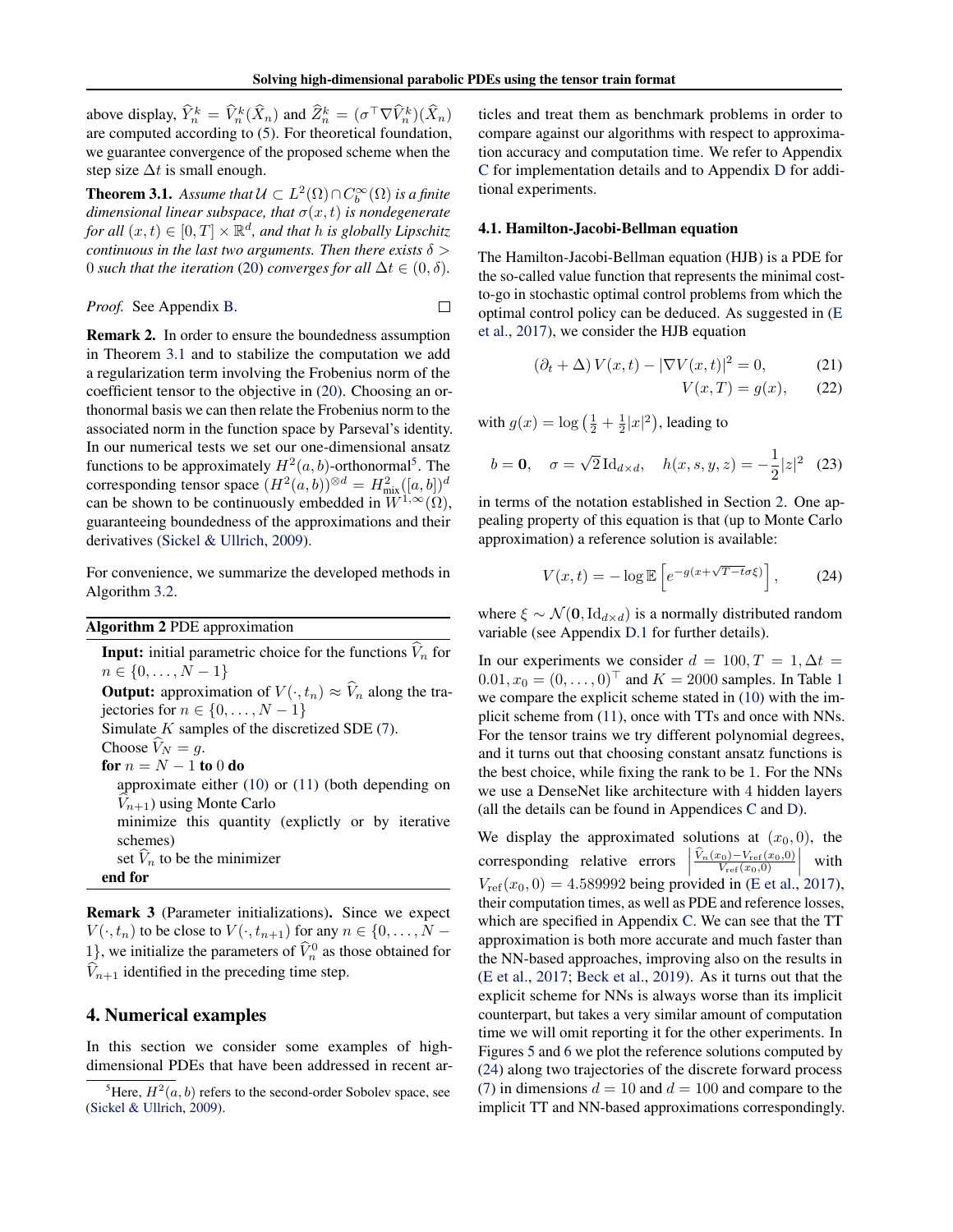Solving high-dimensional parabolic PDEs using the tensor train format

<span id="page-6-0"></span>

|                | $TT_{impl}$  | $TT_{expl}$  | $NN_{impl}$  | $NN_{expl}$  |
|----------------|--------------|--------------|--------------|--------------|
| $V_0(x_0)$     | 4.5903       | 4.5909       | 4.5822       | 4.4961       |
| relative error | $5.90e^{-5}$ | $3.17e^{-4}$ | $1.71e^{-3}$ | $2.05e^{-2}$ |
| reference loss | $3.55e^{-4}$ | $5.74e^{-4}$ | $4.23e^{-3}$ | $1.91e^{-2}$ |
| PDE loss       | $1.99e^{-3}$ | $3.61e^{-3}$ | 90.89        | 91.12        |
| comp. time     | 41           | 25           | 44712        | 25178        |

Table 1. Comparison of approximation results for the HJB equation in  $d = 100$ .



Figure 5. Reference solutions compared with implicit TT and NN approximations along two trajectories in  $d = 10$ .



Figure 6. Reference solutions compared with implicit TT and NN approximations along two trajectories in  $d = 100$ .

We can see that the TT approximations perform particularly well in higher dimensions.

In Figure 7 we plot the mean relative error over time, as defined in Appendix [C,](#page-12-0) indicating that both schemes are stable and where again the implicit TT scheme yields better results than the NN scheme.

Having such accurate results with only choosing constant ansatz functions in the TT approximation is surprising and we further investigate this behavior in Table [6,](#page-7-0) where we observe that the required polynomial degree decreases with increasing dimension, indicating that in this particular case the approximation problem seems to have structures that can be particularly well exploited by TTs. We argue that the



Figure 7. Mean relative error for TT and NN attempts.

black-box nature of neural networks does not reveal such properties.

| d.             | Polynomial degree |              |              |              |              |
|----------------|-------------------|--------------|--------------|--------------|--------------|
|                | $\Omega$          |              |              |              |              |
|                | $3.62e^{-1}$      | $3.60e^{-1}$ | $2.47e^{-3}$ | $3.86e^{-4}$ | $4.27e^{-2}$ |
| $\overline{2}$ | $1.03e^{-1}$      | $1.02e^{-1}$ | $1.87e^{-2}$ | $1.79e^{-2}$ | $1.79e^{-2}$ |
| 5              | $1.55e^{-2}$      | $1.54e^{-2}$ | $1.03e^{-3}$ | $9.52e^{-4}$ | $1.96e^{-2}$ |
| 10             | $2.84e^{-3}$      | $2.86e^{-3}$ | $1.37e^{-3}$ | $1.34e^{-3}$ | $1.10e^{-1}$ |
| 50             | $1.17e^{-4}$      | $1.29e^{-4}$ | $2.79e^{-4}$ | $3.35e^{-4}$ | $6.96e^{-5}$ |
| 100            | $5.90e^{-5}$      | $4.99e^{-5}$ | $8.65e^{-5}$ | $1.23e^{-4}$ | $3.62e^{-5}$ |

Table 2. Relative errors of the TT approximations  $\widehat{V}_n(x_0)$  for different dimensions and polynomial degrees.

### 4.2. HJB with double-well dynamics

In another example we consider again an HJB equation, however this time making the drift in the dynamics nonlinear, as suggested in (Nüsken  $&$  Richter, [2020\)](#page-9-0). The PDE becomes

$$
(\partial_t + L) V(x, t) - \frac{1}{2} |(\sigma^\top \nabla V)(x, t)|^2 = 0,
$$
 (25)

$$
V(x,T) = g(x), \quad (26)
$$

with  $L$  as in [\(2\)](#page-1-0), where now the drift is given as the gradient of the double-well potential

$$
b = -\nabla \Psi, \qquad \Psi(x) = \sum_{i,j=1}^{d} C_{ij} (x_i^2 - 1)(x_j^2 - 1) \tag{27}
$$

and the terminal condition is  $g(x) = \sum_{i=1}^{d} \nu_i (x_i - 1)^2$  for  $\nu_i > 0$ . Similarly as before a reference solution is available,

$$
V(x,t) = -\log \mathbb{E}\left[e^{-g(X_T)}\Big|X_t = x\right],\qquad(28)
$$

where  $X_t$  is the forward diffusion as specified in [\(4\)](#page-1-0) (see again Appendix [D.1](#page-14-0) for details).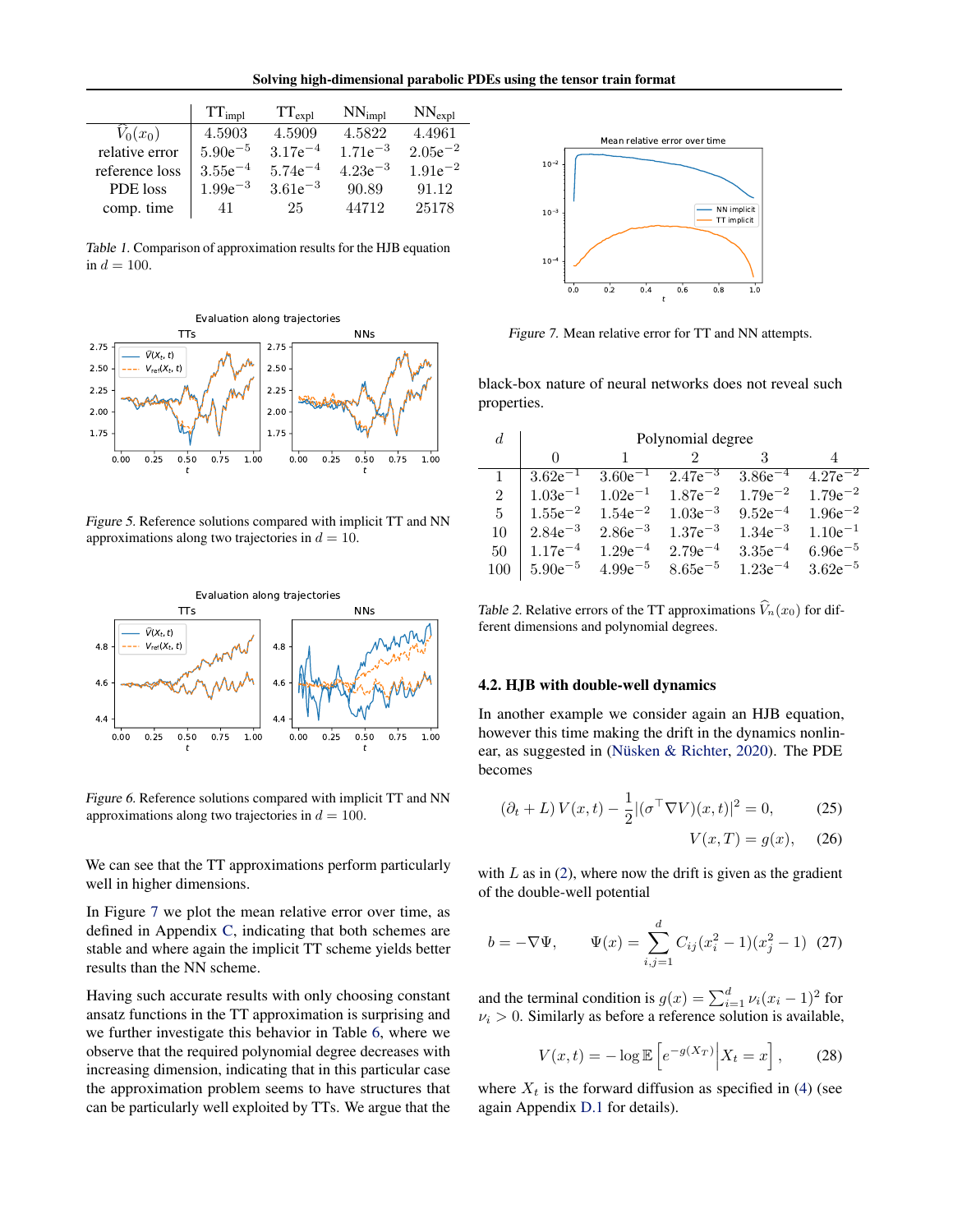<span id="page-7-0"></span>First, we consider diagonal matrices  $C = 0.1 \, \text{Id}_{d \times d}$ ,  $\sigma =$  $\sqrt{2} \, \text{Id}_{d \times d}$ , implying that the dimensions do not interact, and take  $T = 0.5, d = 50, \Delta t = 0.01, K = 2000, \nu_i =$ 0.05. Details on the TT and NN configurations can again be found in Appendix [D.](#page-14-0) Since in the solution of the PDE the dimensions do not interact either, we can compute a reference solution with finite differences. In Table 3 we see that the TT and NN approximations are compatible with TTs having an advantage in computational time. We assume that the TT result could possibly be improved by choosing a better fit of ansatz functions, as due to the local behavior of the Double-Well potential non-global ansatz functions might be a better choice.

|                  | $TT_{impl}$  | $NN_{impl}$  |
|------------------|--------------|--------------|
| $\hat{V}_0(x_0)$ | 9.3949       | 9.6942       |
| relative error   | $3.15e^{-2}$ | $7.27e^{-4}$ |
| reference loss   | $2.15e^{-2}$ | $4.25e^{-3}$ |
| PDE loss         | $2.43e^{-2}$ | $2.66e^{-1}$ |
| computation time | 96           | 1987         |

Table 3. Approximation results for the HJB equation with noninteracting double well potential in  $d = 50$ .

Let us now consider a non-diagonal matrix  $C = \mathrm{Id}_{d \times d} +$  $(\xi_{ij})$ , where  $\xi_{ij} \sim \mathcal{N}(0, 0.01)$  are sampled once at the beginning of the experiment and further choose  $\sigma =$  $\sqrt{2} \text{Id}_{d \times d}$ ,  $\nu_i = 0.5, T = 0.3$ . We aim at the solution at  $x_0 = (-1, \ldots, -1)^\top$  and compute a reference solution with [\(28\)](#page-6-0) using  $10^7$  samples. We see in Table 4 that TTs are much faster than NNs, while yielding a similar performance.

|                      | $TT_{impl}$  | $NN_{impl}$  |
|----------------------|--------------|--------------|
| $\widehat{V}_0(x_0)$ | 34.278       | 34.228       |
| relative error       | $2.95e^{-4}$ | $1.20e^{-3}$ |
| reference loss       | $3.26e^{-2}$ | $4.00e^{-2}$ |
| PDE loss             | 6.60         | 14.86        |
| computation time     | 21           | 1693         |

Table 4. Approximation results for the HJB equation with interacting double well potential in  $d = 20$ .

#### 4.3. Cox–Ingersoll–Ross model

Our last example is taken from financial mathematics. As suggested in [\(Jiang & Li,](#page-9-0) [2021\)](#page-9-0) we consider a bond price in a multidimensional Cox–Ingersoll–Ross (CIR) model, see also [\(Hyndman,](#page-9-0) [2007;](#page-9-0) [Alfonsi et al.,](#page-8-0) [2015\)](#page-8-0). The underlying PDE is specified as

$$
\partial_t V(x,t) + \frac{1}{2} \sum_{i,j=1}^d \sqrt{x_i x_j} \gamma_i \gamma_j \partial_{x_i} \partial_{x_j} V(x,t)
$$

$$
+ \sum_{i=1}^d a_i (b_i - x_i) \partial_{x_i} V(x,t) - \left( \max_{1 \le i \le d} x_i \right) V(x,t) = 0.
$$
(29)

Here,  $a_i, b_i, \gamma_i \in [0, 1]$  are uniformly sampled at the beginning of the experiment and  $V(T, x) = 1$ . We set  $d = 100$ .

We aim to estimate the bond price at the initial condition  $x_0 = (1, \ldots, 1)^\top$ . As there is no reference solution known, we rely on the PDE loss to compare our results. Table 5 shows that all three approaches yield similar results, while having a rather small PDE loss. The TT approximations seem to be slightly better and we note that the explicit TT scheme is again much faster.

|                  | $TT_{impl}$  | $TT_{expl}$  | $NN_{impl}$  |
|------------------|--------------|--------------|--------------|
| $V_0(x_0)$       | 0.312        | 0.306        | 0.31087      |
| PDE loss         | $5.06e^{-4}$ | $5.04e^{-4}$ | $7.57e^{-3}$ |
| computation time | 5281         | 197          | 9573         |

Table 5. 
$$
K = 1000, d = 100, x_0 = [1, 1, \ldots, 1]
$$

In Table 6 we compare the PDE loss using different polynomial degrees for the TT ansatz function and see that we do not get any improvements with polynomials of degree larger than 1.

|                  | Polynom. degree |              |              |              |
|------------------|-----------------|--------------|--------------|--------------|
|                  |                 |              |              |              |
| $V_0(x_0)$       | 0.294           | 0.312        | 0.312        | 0.312        |
| PDE loss         | $9.04e^{-2}$    | $7.80e^{-4}$ | $1.05e^{-3}$ | $5.06e^{-4}$ |
| computation time | 110             | 3609         | 4219         | 5281         |

Table 6. PDE loss and computation time for TTs with different polynomial degrees

Noticing the similarity between the results for polynomial degrees 1, 2, and 3, we further investigate by computing the value function along a sample trajectory in Figure [8,](#page-8-0) where we see that indeed the approximations with those polynomial degrees are indistinguishable.

Acknowledgements This research has been partially funded by Deutsche Forschungsgemeinschaft (DFG) through the grant CRC 1114 'Scaling Cascades in Complex Systems' (projects A02 and A05, project number 235221301). Leon Sallandt acknowledges support from the Research Training Group 'Differential Equation- and Data-driven Models in Life Sciences and Fluid Dynamics: An Interdisciplinary Research Training Group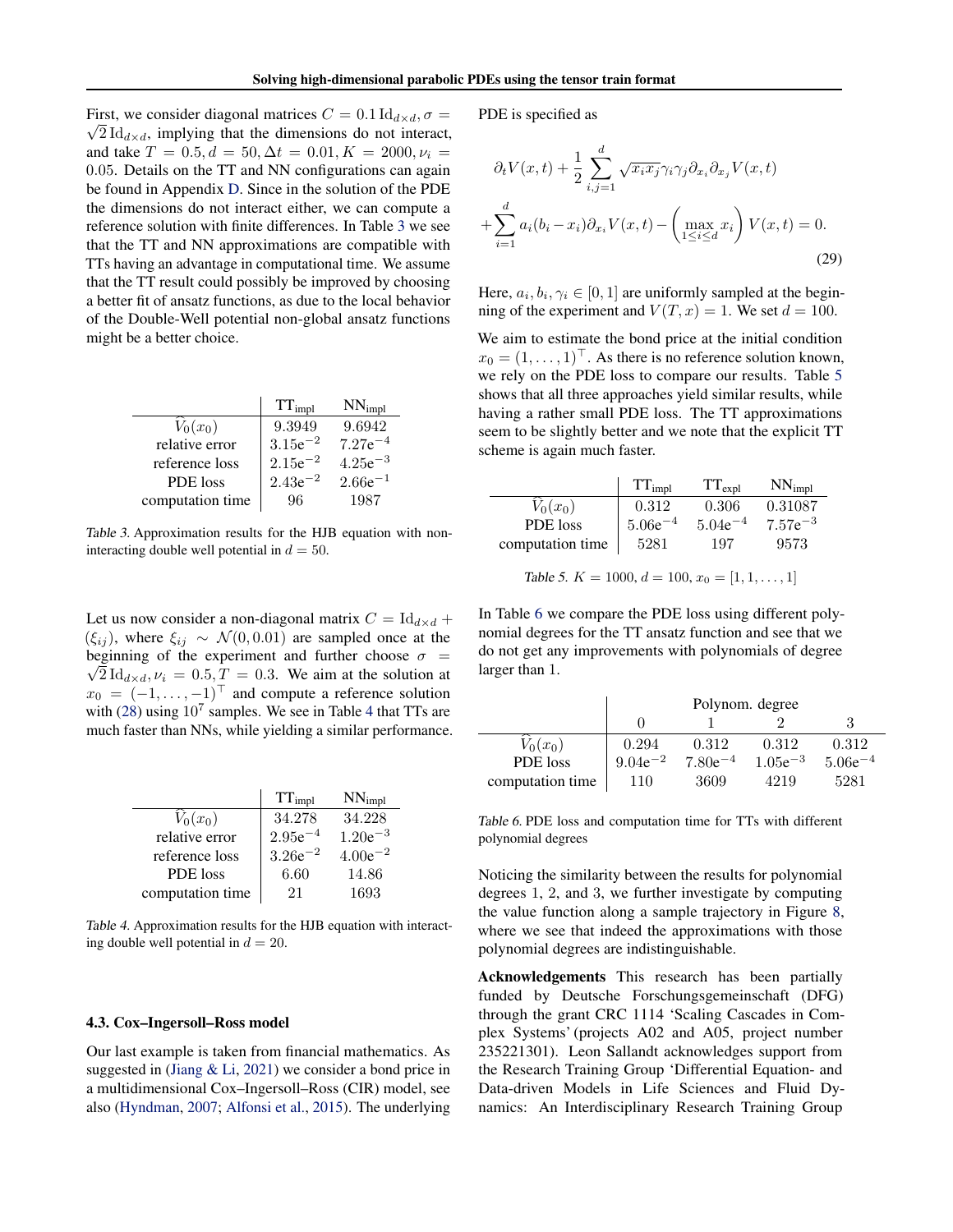<span id="page-8-0"></span>

Figure 8. Reference trajectory for different polynomial degrees.

(DAEDALUS)'(GRK 2433) funded by the German Research Foundation (DFG). We would like to thank Reinhold Schneider for giving valuable input and for sharing his broad insight in tensor methods and optimization.

### References

- Abdelfattah, A., Baboulin, M., Dobrev, V., Dongarra, J., Earl, C., Falcou, J., Haidar, A., Karlin, I., Kolev, T., Masliah, I., et al. High-performance tensor contractions for GPUs. *Procedia Computer Science*, 80:108–118, 2016.
- Alfonsi, A. et al. *Affine diffusions and related processes: simulation, theory and applications*, volume 6. Springer, 2015.
- Bachmayr, M., Schneider, R., and Uschmajew, A. Tensor networks and hierarchical tensors for the solution of high-dimensional partial differential equations. *Found. Comput. Math.*, 16(6):1423–1472, December 2016. ISSN 1615-3375. doi: 10.1007/ s10208-016-9317-9. URL [https://doi.org/10.](https://doi.org/10.1007/s10208-016-9317-9) [1007/s10208-016-9317-9](https://doi.org/10.1007/s10208-016-9317-9).
- Beck, C., Becker, S., Cheridito, P., Jentzen, A., and Neufeld, A. Deep splitting method for parabolic PDEs. *arXiv preprint arXiv:1907.03452*, 2019.
- Bismut, J.-M. Conjugate convex functions in optimal stochastic control. *Journal of Mathematical Analysis and Applications*, 44(2):384–404, 1973.
- Bouchard, B. and Touzi, N. Discrete-time approximation and Monte-Carlo simulation of backward stochastic differential equations. *Stochastic Processes and their applications*, 111(2):175–206, 2004.
- Dolgov, S., Kalise, D., and Kunisch, K. Tensor decompositions for high-dimensional Hamilton-Jacobi-Bellman equations. *arXiv preprint arXiv:1908.01533*, 2019.
- Dolgov, S. V., Khoromskij, B. N., and Oseledets, I. V. Fast solution of parabolic problems in the tensor train/quantized tensor train format with initial application to the Fokker–Planck equation. *SIAM Journal on Scientific Computing*, 34(6):A3016–A3038, 2012.
- E, W. and Yu, B. The deep Ritz method: a deep learningbased numerical algorithm for solving variational problems. *Communications in Mathematics and Statistics*, 6 (1):1–12, 2018.
- E, W., Han, J., and Jentzen, A. Deep learning-based numerical methods for high-dimensional parabolic partial differential equations and backward stochastic differential equations. *Communications in Mathematics and Statistics*, 5(4):349–380, 2017.
- E, W., Hutzenthaler, M., Jentzen, A., and Kruse, T. On multilevel picard numerical approximations for highdimensional nonlinear parabolic partial differential equations and high-dimensional nonlinear backward stochastic differential equations. *Journal of Scientific Computing*, 79(3):1534–1571, 2019.
- Fackeldey, K., Oster, M., Sallandt, L., and Schneider, R. Approximative policy iteration for exit time feedback control problems driven by stochastic differential equations using tensor train format. *arXiv preprint arXiv:2010.04465*, 2020.
- Fleming, W. H. and Rishel, R. W. *Deterministic and stochastic optimal control*, volume 1. Springer Science & Business Media, 2012.
- Fleming, W. H. and Soner, H. M. *Controlled Markov processes and viscosity solutions*, volume 25. Springer Science & Business Media, 2006.
- Gobet, E. *Monte-Carlo methods and stochastic processes: from linear to non-linear*. CRC Press, 2016.
- Gobet, E., Lemor, J.-P., Warin, X., et al. A regressionbased Monte Carlo method to solve backward stochastic differential equations. *The Annals of Applied Probability*, 15(3):2172–2202, 2005.
- Grasedyck, L. and Krämer, S. Stable als approximation in the tt-format for rank-adaptive tensor completion. *Numerische Mathematik*, 143(4):855–904, 2019.
- Hackbusch, W. Numerical tensor calculus. *Acta numerica*, 23:651–742, 2014. ISSN 1474-0508. doi: 10.1017/ S0962492914000087.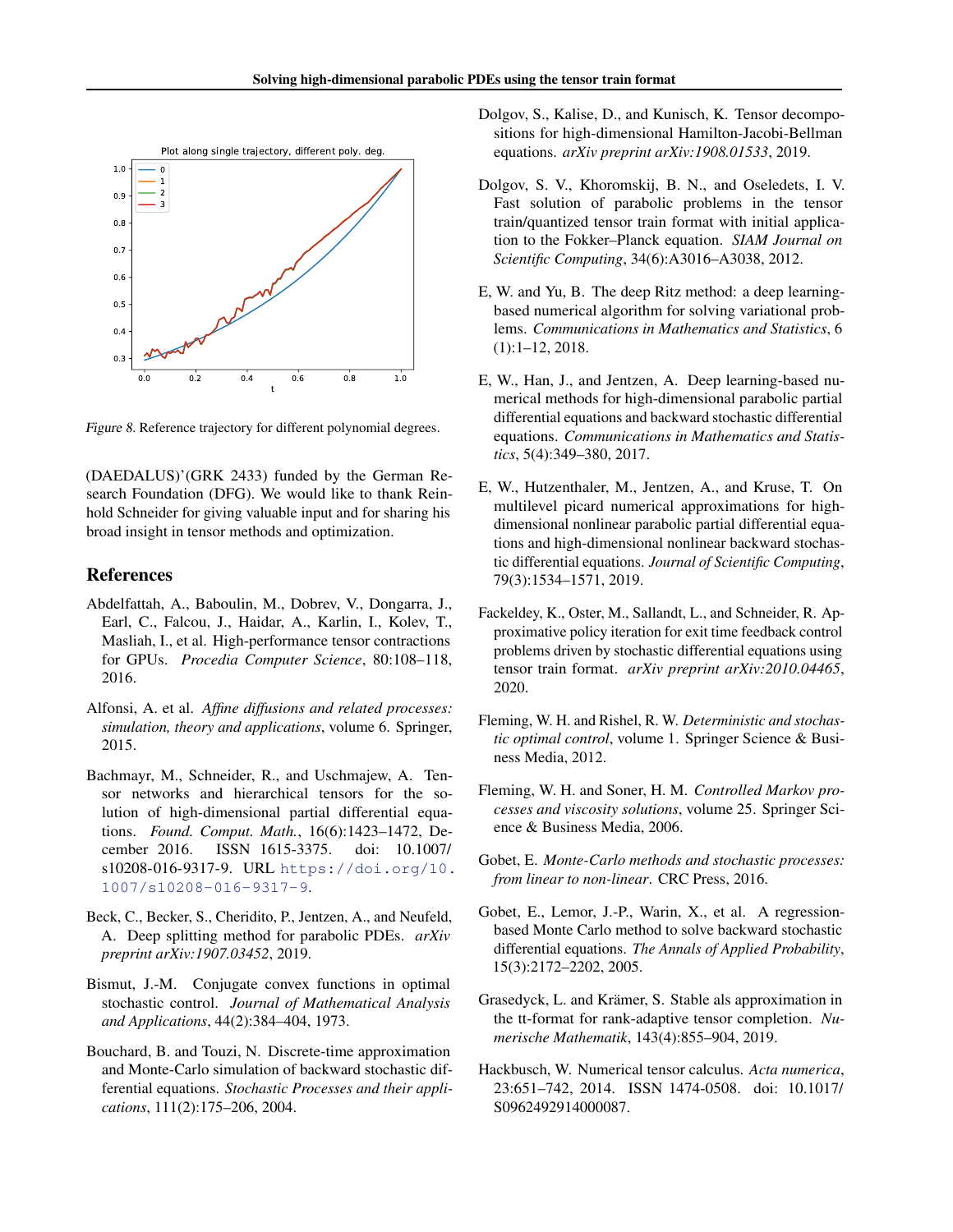- <span id="page-9-0"></span>Hackbusch, W. and Kühn, S. A new scheme for the tensor representation. *Journal of Fourier Analysis and Applications*, 15(5):706–722, 2009. ISSN 1069-5869. doi: 10.1007/s00041-009-9094-9. URL [http://dx.doi.](http://dx.doi.org/10.1007/s00041-009-9094-9) [org/10.1007/s00041-009-9094-9](http://dx.doi.org/10.1007/s00041-009-9094-9).
- Hackbusch, W. and Schneider, R. *Tensor Spaces and Hierarchical Tensor Representations*. Springer International Publishing, Cham, 2014. ISBN 978-3-319-08159-5. doi: 10.1007/978-3-319-08159-5 12. URL [https://doi.](https://doi.org/10.1007/978-3-319-08159-5_12) [org/10.1007/978-3-319-08159-5\\_12](https://doi.org/10.1007/978-3-319-08159-5_12).
- Harris, C. R., Millman, K. J., van der Walt, S. J., Gommers, R., Virtanen, P., Cournapeau, D., Wieser, E., Taylor, J., Berg, S., Smith, N. J., Kern, R., Picus, M., Hoyer, S., van Kerkwijk, M. H., Brett, M., Haldane, A., del R'ıo, J. F., Wiebe, M., Peterson, P., G'erard-Marchant, P., Sheppard, K., Reddy, T., Weckesser, W., Abbasi, H., Gohlke, C., and Oliphant, T. E. Array programming with NumPy. *Nature*, 585(7825):357–362, September 2020. doi: 10. 1038/s41586-020-2649-2. URL [https://doi.org/](https://doi.org/10.1038/s41586-020-2649-2) [10.1038/s41586-020-2649-2](https://doi.org/10.1038/s41586-020-2649-2).
- Hartmann, C. and Richter, L. Nonasymptotic bounds for suboptimal importance sampling. *arXiv preprint arXiv:2102.09606*, 2021.
- Hartmann, C., Richter, L., Schütte, C., and Zhang, W. Variational characterization of free energy: Theory and algorithms. *Entropy*, 19(11):626, 2017.
- Hartmann, C., Kebiri, O., Neureither, L., and Richter, L. Variational approach to rare event simulation using leastsquares regression. *Chaos: An Interdisciplinary Journal of Nonlinear Science*, 29(6):063107, 2019.
- Holtz, S., Rohwedder, T., and Schneider, R. The alternating linear scheme for tensor optimization in the tensor train format. *SIAM J. Sci. Comput.*, 34(2):A683–A713, 2012a. doi: 10.1137/100818893. URL [https://doi.org/](https://doi.org/10.1137/100818893) [10.1137/100818893](https://doi.org/10.1137/100818893).
- Holtz, S., Rohwedder, T., and Schneider, R. On manifolds of tensors of fixed tt-rank. *Numerische Mathematik*, 120 (4):701–731, 2012b.
- Huang, G., Liu, Z., Van Der Maaten, L., and Weinberger, K. Q. Densely connected convolutional networks. In *Proceedings of the IEEE conference on computer vision and pattern recognition*, pp. 4700–4708, 2017.
- Huber, B. and Wolf, S. Xerus a general purpose tensor library. https://libxerus.org/, 2014–2017.
- Huré, C., Pham, H., and Warin, X. Deep backward schemes for high-dimensional nonlinear PDEs. *Mathematics of Computation*, 89(324):1547–1579, 2020.
- Hyndman, C. B. Forward-backward SDEs and the CIR model. *Statistics & probability letters*, 77(17):1676–1682, 2007.
- Jentzen, A., Salimova, D., and Welti, T. A proof that deep artificial neural networks overcome the curse of dimensionality in the numerical approximation of Kolmogorov partial differential equations with constant diffusion and nonlinear drift coefficients. *arXiv preprint arXiv:1809.07321*, 2018.
- Jiang, Y. and Li, J. Convergence of the deep BSDE method for FBSDEs with non-lipschitz coefficients. *arXiv preprint arXiv:2101.01869*, 2021.
- Karatzas, I. and Shreve, S. E. *Brownian Motion and Stochastic Calculus*. Springer, 1998.
- Kazeev, V., Oseledets, I., Rakhuba, M., and Schwab, C. QTT-finite-element approximation for multiscale problems. Tech. Report 2016-06, Seminar for Applied Mathematics, ETH Zürich, 2016 . . . , 2016.
- Kazeev, V. A. and Khoromskij, B. N. Low-rank explicit QTT representation of the laplace operator and its inverse. *SIAM journal on matrix analysis and applications*, 33(3): 742–758, 2012.
- Khoromskij, B. N. Tensors-structured numerical methods in scientific computing: Survey on recent advances. *Chemometrics and Intelligent Laboratory Systems*, 110(1):1–19, 2012.
- Kingma, D. P. and Ba, J. Adam: A method for stochastic optimization. *arXiv preprint arXiv:1412.6980*, 2014.
- Kloeden, P. E. and Platen, E. Stochastic differential equations. In *Numerical Solution of Stochastic Differential Equations*, pp. 103–160. Springer, 1992.
- Kutschan, B. Tangent cones to tensor train varieties. *Linear Algebra and its Applications*, 544:370–390, 2018.
- Longstaff, F. A. and Schwartz, E. S. Valuing American options by simulation: a simple least-squares approach. *The review of financial studies*, 14(1):113–147, 2001.
- Nüsken, N. and Richter, L. Solving high-dimensional Hamilton-Jacobi-Bellman PDEs using neural networks: perspectives from the theory of controlled diffusions and measures on path space. *arXiv preprint arXiv:2005.05409*, 2020.
- Oseledets, I. V. Tensor-train decomposition. *SIAM Journal on Scientific Computing*, 33(5):2295–2317, 2011.
- Oseledets, I. V. and Tyrtyshnikov, E. E. Breaking the curse of dimensionality, or how to use SVD in many dimensions. *SIAM Journal on Scientific Computing*, 31(5): 3744–3759, 2009.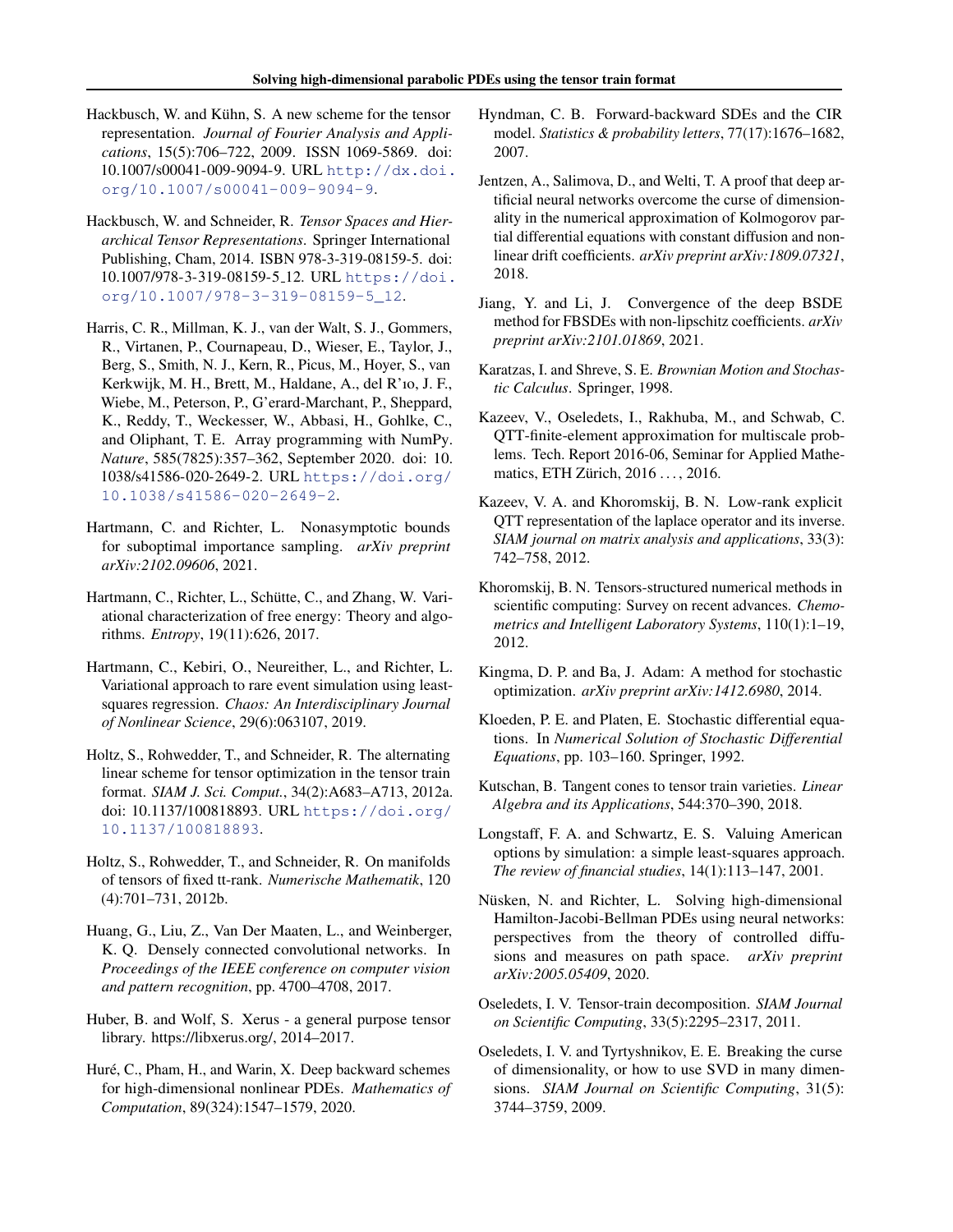- <span id="page-10-0"></span>Oster, M., Sallandt, L., and Schneider, R. Approximating the stationary Hamilton-Jacobi-Bellman equation by hierarchical tensor products. *arXiv preprint arXiv:1911.00279*, 2019.
- Pardoux, É. Backward stochastic differential equations and viscosity solutions of systems of semilinear parabolic and elliptic PDEs of second order. In *Stochastic Analysis and Related Topics VI*, pp. 79–127. Springer, 1998.
- Pardoux, E. and Peng, S. Adapted solution of a backward stochastic differential equation. *Systems & Control Letters*, 14(1):55–61, 1990.
- Pham, H. *Continuous-time stochastic control and optimization with financial applications*, volume 61. Springer Science & Business Media, 2009.
- Raissi, M., Perdikaris, P., and Karniadakis, G. E. Physicsinformed neural networks: A deep learning framework for solving forward and inverse problems involving nonlinear partial differential equations. *Journal of Computational Physics*, 378:686–707, 2019.
- Sickel, W. and Ullrich, T. Tensor products of Sobolev-Besov spaces and applications to approximation from the hyperbolic cross. *Journal of Approximation Theory*, 161 (2):748–786, 2009.
- Sirignano, J. and Spiliopoulos, K. DGM: A deep learning algorithm for solving partial differential equations. *Journal of computational physics*, 375:1339–1364, 2018.
- Szalay, S., Pfeffer, M., Murg, V., Barcza, G., Verstraete, F., Schneider, R., and Örs Legeza. Tensor product methods and entanglement optimization for ab initio quantum chemistry. *International j. of quantum chemistry*, 115(19):1342–1391, 2015. ISSN 1097-461x. doi: 10.1002/qua.24898.
- Zhang, J. A numerical scheme for BSDEs. *The annals of applied probability*, 14(1):459–488, 2004.
- Zhang, J. *Backward stochastic differential equations*. Springer, 2017.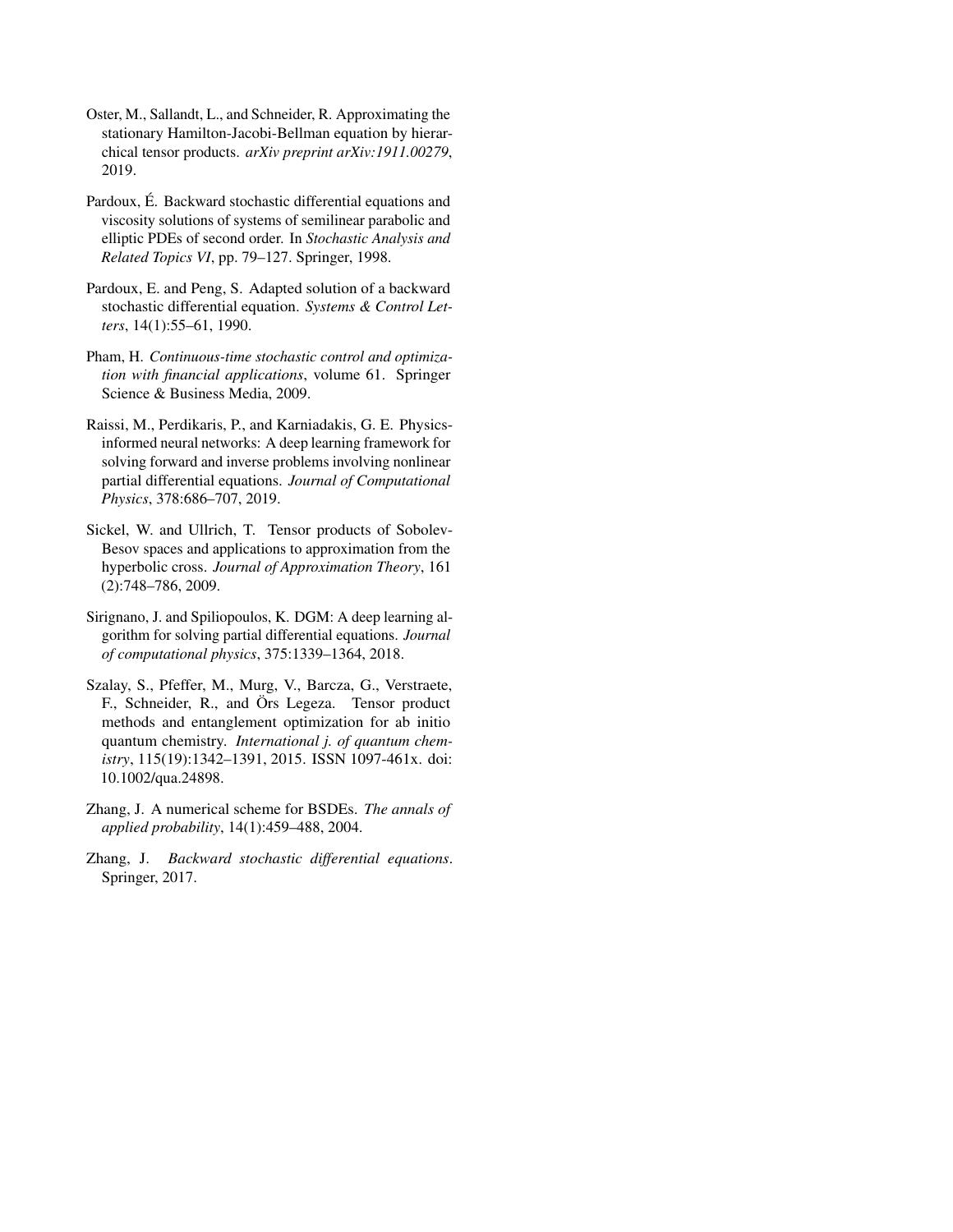### <span id="page-11-0"></span>A. Graphical notation for tensor trains

In this section we provide some further material on tensor networks and their graphic notation. Let us start by noting that a vector  $x \in \mathbb{R}^n$  can be interpreted as a tensor.

$$
\boxed{x}^n
$$

In the graphic representation contractions between indices are denoted by a line between the tensors. Below we contract a tensor  $A \in \mathbb{R}^{n \times m}$  and  $x \in \mathbb{R}^n$ , which results in an element of  $\mathbb{R}^m$ , representing the usual matrix-vector product.

$$
\boxed{x}^n \boxed{A}^m
$$

In Figure 9 an order 3 tensor  $B \in \mathbb{R}^{n_1 \times n_2 \times n_3}$  is represented with three lines, not connected to any other tensor. As



Figure 9. Graphical notation of simple tensors and tensor networks

another example, we can write the compact singular value decomposition in matrix form as  $A = U\Sigma V$ , with  $U \in$  $\mathbb{R}^{n,r}, \Sigma \in \mathbb{R}^{r,r}, V \in \mathbb{R}^{r,m}$ , which we represent as a tensor network in Figure 10.

### A.1. The local basis functions

We elaborate in detail on the local basis functions  $b^{\text{loc},i} =$  $[b_1^{\text{loc},i}, \ldots, b_m^{\text{loc},i}]$ , as indicated in Figure 11. Assuming that we optimize  $u_2$ , we notice that the tensor  $\phi(x_1) \circ u_1$  is actually a function mapping from  $\mathbb{R} \to \mathbb{R}^{r_1}$ , which means that we can identify  $r_1$  many one-dimensional functions. Note that this corresponds to the left part of the tensor picture in Figure 11. Further, we have that  $\phi(x_2)$  is a vector consisting of  $m$  one-dimensional functions, which is the middle part of the above tensor picture. The right part, consisting of the contractions between  $\phi(x_2)$ ,  $u_3$ ,  $u_4$ , and  $\phi(x_4)$ , is a set of two-dimensional functions with cardinality  $r_2$ . Taking the tensor product of the above functions yields an  $r_1mr_2$ dimensional function space of four-dimensional functions, which is exactly the span of the local basis functions.

More precisely, when optimizing the  $k$ -th component tensor, the local basis functions are given by setting  $j_{k-1} \leq r_{k-1}$ ,  $i_k \leq m$ , and  $j_k \leq r_k$  within the following formula:

$$
\frac{n}{|A|}\frac{m}{m} = \frac{n}{|U|}\frac{r}{\sum |V|}\frac{m}{|V|}
$$

Figure 10. Graphical notation of simple tensors and tensor networks.

$$
b^{\text{loc},i}(x) = \frac{u_1}{m} \frac{r_1}{m} \frac{r_2}{m} \frac{u_3}{m} \frac{r_3}{m} \frac{u_4}{m}
$$

$$
\phi(x_1) \phi(x_2) \phi(x_3) \phi(x_4)
$$

Figure 11. Graphical representation of the local basis functions for  $i = 2$ .

$$
b_{j_{k-1},i_k,j_k}(x) =
$$
\n
$$
\left(\sum_{i_1,\ldots,i_{k-1}}^{m,\ldots,m} \sum_{j_1,\ldots,j_{k-2}}^{r_1,\ldots,r_{k-2}} u_1[i_1,j_1]\ldots u_{k-1}[j_{k-2},i_{k-1},j_{k-1}]
$$
\n
$$
\phi(x_1)[i_1]\ldots\phi(x_{k-1})[i_{k-1}]\right)\phi(x_k)[i_k]
$$
\n
$$
\left(\sum_{i_{k+1},\ldots,i_d}^{m,\ldots,m} \sum_{j_k,\ldots,j_{d-1}}^{r_k,\ldots,r_{d-1}} u_{k+1}[j_k,i_{k+1},j_{k+1}]\ldots u_d[j_{d-1},i_d]
$$
\n
$$
\phi(x_{k+1})[i_{k+1}]\ldots\phi(x_d)[i_d]\right).
$$
\n(30)

Note that in the above formula, every index except  $j_{k-1}$ ,  $i_k$ and  $j_k$  is contracted, leaving an order three tensor. A simple reshape into one index then yields the local basis functions as used in this paper.

### B. Proof of Theorem [3.1](#page-5-0)

*Proof of Theorem [3.1.](#page-5-0)* In this proof, we denote the underlying probability measure by  $\mathbb{P}$ , and the corresponding Hilbert space of random variables with finite second moments by  $\tilde{L}^2(\mathbb{P})$ . We define the linear subspace  $\tilde{\mathcal{U}} \subset L^2(\mathbb{P})$  by

$$
\widetilde{\mathcal{U}} = \left\{ f(\widehat{X}_n) : f \in \mathcal{U} \right\},\tag{31}
$$

noting that  $\tilde{U}$  is finite-dimensional by the assumption on  $\mathcal{U}$ , hence closed. The corresponding  $L^2(\mathbb{P})$ -orthogonal projection onto  $\hat{U}$  will be denoted by  $\Pi_{\tilde{U}}$ . By the nondegeneracy of  $\sigma$ , the law of  $\hat{X}_n$  has full support on  $\Omega$ , and so  $\|\cdot\|_{L^2(\mathbb{P})}$ is indeed a norm on  $\mathcal{U}$ . Since  $\mathcal{U}$  is finite-dimensional, the linear operators

$$
\widetilde{\mathcal{U}} \ni f(\widehat{X}_n) \mapsto \frac{\partial f}{\partial x_i}(\widehat{X}_n) \in L^2(\mathbb{P}) \tag{32}
$$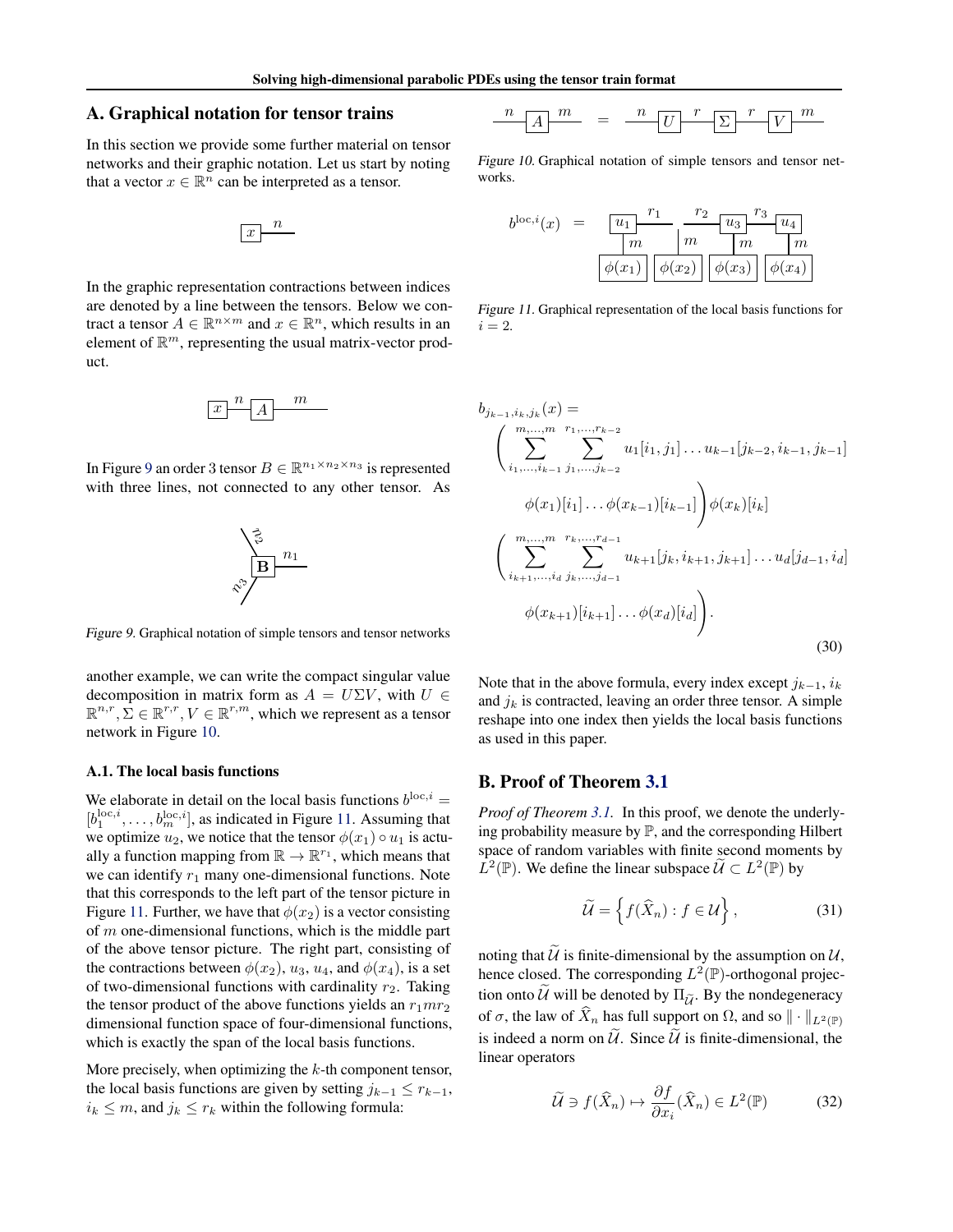,

 $\setminus$ 

<span id="page-12-0"></span>are bounded, and consequently there exists a constant  $C_1$  > 0 such that

$$
\left\| \frac{\partial f}{\partial x_i}(\widehat{X}_n) \right\|_{L^2(\mathbb{P})} \le C_1 \left\| f(\widehat{X}_n) \right\|_{L^2(\mathbb{P})},\qquad(33)
$$

for all  $i = 1, \ldots, d$  and  $f \in \mathcal{U}$ . Furthermore, there exists a constant  $C_2 > 0$  such that

$$
\mathbb{E}\left[f^4(\widehat{X}_n)\right]^{1/4} := \left\|f(\widehat{X}_N)\right\|_{L^4(\mathbb{P})} \le C_2 \left\|f(\widehat{X}_n)\right\|_{L^2(\mathbb{P})}
$$

for all  $f \in U$ , again by the finite-dimensionality of  $\widetilde{U}$  and the fact that on finite dimensional vector spaces, all norms are equivalent. By standard results on orthogonal projections, the solution to the iteration [\(20\)](#page-4-0) is given by

$$
V_n^{k+1}(\widehat{X}_n) = \Pi_{\widetilde{U}} \big[ -h(\widehat{X}_n, t_n, \widehat{Y}_n^k, \widehat{Z}_n^k) \Delta t +
$$

$$
\widehat{Z}_n^k \cdot \xi_{n+1} \sqrt{\Delta t} - \widehat{V}_{n+1}(\widehat{X}_{n+1}) \big].
$$

We now consider the map  $\Psi : \widetilde{\mathcal{U}} \to \widetilde{\mathcal{U}}$  defined by

$$
f(\widehat{X}_n) \mapsto \Pi_{\widetilde{\mathcal{U}}} \big[ -h(\widehat{X}_n, t_n, f(\widehat{X}_n), \sigma^{\top} \nabla f(\widehat{X}_n)) \Delta t +
$$

$$
\sigma^{\top} \nabla f(\widehat{X}_n) \cdot \xi_{n+1} \sqrt{\Delta t} - \widehat{V}_{n+1}(\widehat{X}_{n+1}) \big].
$$

For  $F_1, F_2 \in \widetilde{\mathcal{U}}$  with  $F_i = f_i(\widehat{X}_n)$ ,  $f_i \in \mathcal{U}$ , we see that

$$
\|\Psi F_1 - \Psi F_2\|_{L^2(\mathbb{P})}
$$
\n
$$
= \|\Pi_{\widetilde{U}}[-h(\widehat{X}_n, t_n, f_1(\widehat{X}_n), \sigma^\top \nabla f_1(\widehat{X}_n))\Delta t
$$
\n
$$
+ h(\widehat{X}_n, t_n, f_2(\widehat{X}_n), \sigma^\top \nabla f_2(\widehat{X}_n))\Delta t
$$
\n
$$
+ \sqrt{\Delta t} \left(\sigma^\top \nabla f_1(\widehat{X}_n) - \sigma^\top \nabla f_2(\widehat{X}_n)\right) \cdot \xi_{n+1}\right]\|_{L^2(\mathbb{P})}
$$
\n
$$
\leq C_3 \|\Pi_{\widetilde{U}}\|_{L^2(\mathbb{P}) \to L^2(\mathbb{P})} \left(\Delta t \|F_1 - F_2\|_{L^2(\mathbb{P})}\right)
$$
\n
$$
+ \sqrt{\Delta t} \left\|\left(\sigma^\top \nabla f_1(\widehat{X}_n) - \sigma^\top \nabla f_2(\widehat{X}_n)\right) \cdot \xi_{n+1}\right\|_{L^2(\mathbb{P})}
$$

for some constant  $C_3$  that does not depend on  $\Delta t$ , where we have used the triangle inequality, the Lipschitz assumption on h, the boundedness of  $\sigma$ , and the estimate (33). Using the Cauchy-Schwarz inequality, boundedness of  $\sigma$  as well as (33) and (34), the last term can be estimated as follows,

$$
\left\| \left( \sigma^{\top} \nabla f_1(\widehat{X}_n) - \sigma^{\top} \nabla f_2(\widehat{X}_n) \right) \cdot \xi_{n+1} \right\|_{L^2(\mathbb{P})}
$$
  

$$
\leq \left\| \left( \sigma^{\top} \nabla f_1(\widehat{X}_n) - \sigma^{\top} \nabla f_2(\widehat{X}_n) \right)^2 \right\|_{L^2(\mathbb{P})}^{1/2} \| \xi_{n+1}^2 \|_{L^2(\mathbb{P})}^{1/2}
$$
  

$$
\leq C_4 \| F_1 - F_2 \|_{L^2(\mathbb{P})},
$$

where  $C_4$  is a constant independent of  $\Delta t$ . Collecting the previous estimates, we see that  $\delta > 0$  can be chosen such that for all  $t \in (0, \delta)$ , the mapping  $\Psi$  is a contraction on  $\mathcal U$ when equipped with the norm  $\|\cdot\|_{L^2(\mathbb{P})}$ , that is,

$$
\|\Psi F_1 - \Psi F_2\| \le \lambda \|F_1 - F_2\|,\tag{37}
$$

for some  $\lambda < 1$  and all  $F_1, F_2 \in \tilde{U}$ . Finally, the statement follows from the Banach fixed point theorem. follows from the Banach fixed point theorem.

### C. Implementation details

For the evaluation of our approximations we rely on reference values of  $V(x_0, 0)$  and further define the following two loss metrics, which are zero if and only if the PDE is fulfilled along the samples generated by the discrete forward SDE [\(7\)](#page-2-0). In the spirit of [\(Raissi et al.,](#page-10-0) [2019\)](#page-10-0), we define the *PDE loss* as

$$
\mathcal{L}_{\rm PDE} = \frac{1}{KN} \sum_{n=1}^{N} \sum_{k=1}^{K} \left( (\partial_t + L) V(\hat{X}_n^{(k)}, t_n) \right)
$$
(38)  
+  $h(\hat{X}_n^{(k)}, t_n, V(\hat{X}_n^{(k)}, t_n), (\sigma^{\top} \nabla V)(\hat{X}_n^{(k)}, t_n)) \right)^2$ , (39)

where  $\widehat{X}_n^{(k)}$  are realizations of [\(7\)](#page-2-0), the time derivative is approximated with finite differences and the space derivatives are computed analytically (or with automatic differentiation tools). We leave out the first time step  $n = 0$  since the regression problem within the explicit and the implicit schemes for the tensor trains are not well-defined due to the fact that  $\hat{X}_0^k = x_0$  has the same value for all k. We still obtain a good approximation since the added regularization term brings a minimum norm solution with the correct point value  $V(x_0, 0)$ . Still, this does not aim at the PDE being entirely fulfilled at this point in time.

Further, we define the *relative reference loss* as

$$
\mathcal{L}_{\text{ref}} = \frac{1}{K(N+1)} \sum_{n=0}^{N} \sum_{k=1}^{K} \left| \frac{V(\hat{X}_{n}^{(k)}, t_{n}) - V_{\text{ref}}(\hat{X}_{n}^{(k)}, t_{n})}{V_{\text{ref}}(\hat{X}_{n}^{(k)}, t_{n})} \right|
$$
(40)

,

whenever a reference solution for all  $x$  and  $t$  is available.

All computation times in the reported tables are measured in seconds.

Our experiments have been performed on a desktop computer containing an AMD Ryzen Threadripper 2990 WX 32x 3.00 GHz mainboard and an NVIDIA Titan RTX GPU, where we note that only the NN optimizations were run on this GPU, since our TT framework does not include GPU support. It is expected that running the TT approximations on a GPU will improve time performances in the future [\(Abdelfattah et al.,](#page-8-0) [2016\)](#page-8-0).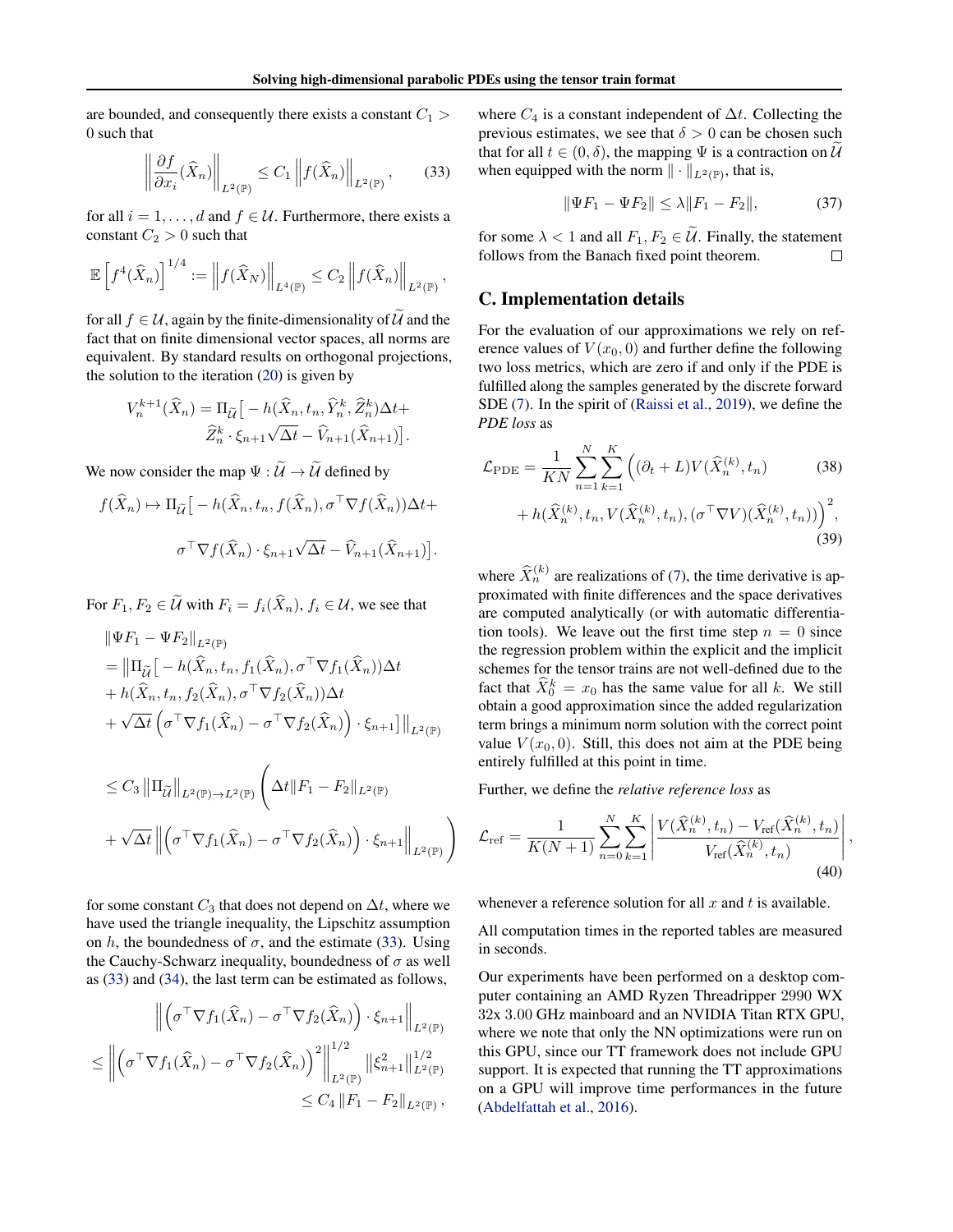<span id="page-13-0"></span>All our code is available under [https://github.com/](https://github.com/lorenzrichter/PDE-backward-solver) [lorenzrichter/PDE-backward-solver](https://github.com/lorenzrichter/PDE-backward-solver).

### C.1. Details on neural network approximation

For the neural network architecture we rely on the *DenseNet*, which consists of fully-connected layers with additional skip connections as for instance suggested in  $(E & Yu, 2018)$  $(E & Yu, 2018)$  $(E & Yu, 2018)$  and being rooted in [\(Huang et al.,](#page-9-0) [2017\)](#page-9-0). To be precise, we define a version of the *DenseNet* that includes the terminal condition of the PDE [\(1\)](#page-1-0) as an additive extension by

$$
\Phi_{\varrho}(x) = A_L x_L + b_L + \theta g(x),\tag{41}
$$

where  $x_L$  is specified recursively as

$$
y_{l+1} = \varrho (A_l x_l + b_l), \qquad x_{l+1} = (x_l, y_{l+1})^\top
$$
 (42)

for  $1\leq l\leq L-1$  with  $A_l\in\mathbb{R}^{r_l\times\sum_{i=0}^{l-1}r_i}, b_l\in\mathbb{R}^l, \theta\in\mathbb{R}$ and  $x_1 = x$ . The collection of matrices  $A_l$ , vectors  $b_l$  and the coefficient  $\theta$  comprises the learnable parameters, and we introduce the vector  $r := (d_{\text{in}}, r_1, \ldots, r_{L-1}, d_{\text{out}})$  to represent a certain choice of a DenseNet architecture, where in our setting  $d_{\text{in}} = d$  and  $d_{\text{out}} = 1$ . If not otherwise stated we fix the parameter  $\theta$  to be 1. For the activation function  $\rho : \mathbb{R} \to \mathbb{R}$ , that is to be applied componentwise, we choose tanh.

For the gradient descent optimization we choose the Adam optimizer with the default parameters  $\beta_1 = 0.9, \beta_2 =$  $0.999, \varepsilon = 10^{-8}$  [\(Kingma & Ba,](#page-9-0) [2014\)](#page-9-0). In most of our experiments we chose a fixed learning rate  $\eta_{N-1}$  for the approximation of the first backward iteration step to approximate  $V_{N-1}$  and another fixed learning rate  $\eta_n$  for all the other iteration steps to approximate  $\hat{V}_n$  for  $0 \le n \le N - 2$ (cf. Remark [3\)](#page-5-0). Similarly, we denote with  $G_{N-1}$  and  $G_n$ the amount of gradient descent steps in the corresponding optimizations.

In Tables 7 and [8](#page-14-0) we list our hyperparameter choices for the neural network experiments that we have conducted.

#### C.2. Details on tensor train approximation

For the implementation of the tensor networks we rely on the C++ library *xerus* [\(Huber & Wolf,](#page-9-0) [2014–2017\)](#page-9-0) and the Python library *numpy* [\(Harris et al.,](#page-9-0) [2020\)](#page-9-0).

Within the optimization we have to specify the regularization parameter as noted in Remark [2,](#page-5-0) which we denot here by  $\eta > 0$ . We adapt this parameter in dependence of the current residual in the regression problem [\(20\)](#page-4-0), i.e.  $\eta = cw$ , where  $c > 0$  and w is the residual from the previous sweep of SALSA. In every all our experiments we set  $c<sub>\eta</sub> = 1$ . Further, we have to specify the condition "*noChange* is *true*" within Algorithm [1.](#page-4-0) To this end we introduce a test set with equal size as our training set. We measure the residual within a

| HJB, $d = 10$ , NN <sub>impl</sub>     |
|----------------------------------------|
| Figure 5                               |
| $K = 2000, \Delta t = 0.01$            |
| $r = (100, 110, 110, 50, 50, 1)$       |
| $G_n = 8000, G_{N-1} = 40000$          |
| $\eta_n = 0.0001, \eta_{N-1} = 0.0001$ |

| HJB, $d = 100$ , NN <sub>impl</sub>    |
|----------------------------------------|
| Table 1, Figures 6, 7                  |
| $\overline{K} = 2000, \Delta t = 0.01$ |
| $r = (100, 130, 130, 70, 70, 1)$       |
| $G_n = 5000, G_{N-1} = 40000$          |
| $\eta_n = 0.0001, \eta_{N-1} = 0.0003$ |
|                                        |

| HJB, $d = 100$ , $NN_{\text{expl}}$ |
|-------------------------------------|
| Table 1, Figures 6, 7               |

| $K = 2000, \Delta t = 0.01$             |
|-----------------------------------------|
| $r = (100, 110, 110, 50, 50, 1)$        |
| $G_n = 500, G_{N-1} = 7000$             |
| $\eta_n = 0.00005, \eta_{N-1} = 0.0003$ |

| HJB double well                         |
|-----------------------------------------|
| $d = 50$ , NN <sub>impl</sub> , Table 3 |
| $K = 2000, \Delta t = 0.01$             |
| $r = (50, 30, 30, 1)$                   |
| $G_n = 2000, G_{N-1} = 25000$           |
| $\eta_n = 0.0002, \eta_{N-1} = 0.0005$  |

HJB interacting double well  $d = 20$ , NN<sub>impl</sub>, Table [4](#page-7-0)  $K = 2000, \Delta t = 0.01$  $r = (50, 20, 20, 20, 20, 1)$  $G_n = 3000, G_{N-1} = 30000$  $\eta_n = 0.0007, \eta_{N-1} = 0.001$ 

| CIR, $d = 100$ , NN <sub>impl</sub>     |
|-----------------------------------------|
| Table 5                                 |
| $K = 1000, \Delta t = 0.01$             |
| $r = (100, 110, 110, 50, 50, 1)$        |
| $G_n = 2000$ for $0 \le n \le 15$       |
| $G_n = 300$ for $16 \le n \le N - 2$    |
| $G_{N-1} = 10000$                       |
| $\eta_n = 0.00005, \eta_{N-1} = 0.0001$ |

Table 7. Neural network hyperparameters for the experiments in paper.

single run of SALSA on the test set and the training set. If the change of the residual on either of this sets is below  $\delta = 0.0001$  we set *noChange = true*. For the fixed-point iteration we have a two-fold stopping condition. We stop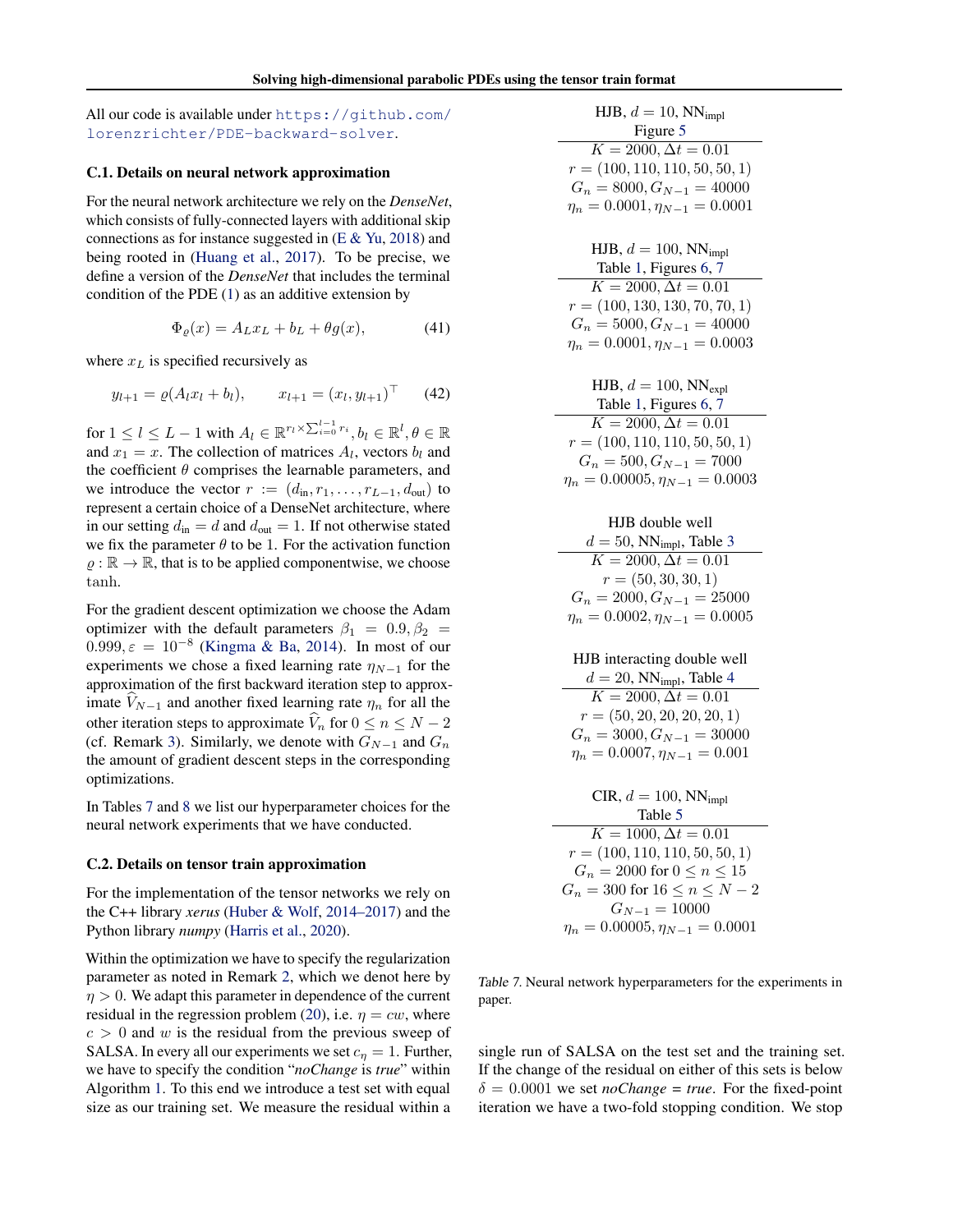<span id="page-14-0"></span>Allen-Cahn

\n
$$
d = 100, \text{NN}_{\text{impl}}, \text{Table 10}
$$
\n
$$
K = 8000, \Delta t = 0.01
$$
\n
$$
r = (10, 30, 30, 1)
$$
\n
$$
G_n = 10000 \text{ for } 0 \le n \le 5
$$
\n
$$
G_n = 6000 \text{ for } 6 \le n \le N - 2
$$
\n
$$
G_{N-1} = 15000
$$
\n
$$
\eta_n = 0.0002, \eta_{N-1} = 0.001
$$

Table 8. Neural network hyperparameters for the additional experiments.

the iteration if either the Frobenius norm of the coefficients has a smaller relative difference than  $\gamma_1 < 0.0001$  or if the values  $\hat{V}_n^{k+1}$  and  $\hat{V}_n^k$  and their gradients, evaluated at the points of the test set, have a relative difference smaller than  $\gamma_2$  < 0.00001. Note that the second condition is essentially a discrete  $H<sup>1</sup>$  norm, which is necessary since by adding the final condition into the ansatz space the orthonormal basis property is violated.

### D. Further numerical examples

In this section we elaborate on some of the numerical examples from the paper and provide two additional problems.

#### D.1. Hamilton-Jacobi-Bellman equation

Let us consider the HJB equation from Sections [4.1](#page-5-0) and [4.2,](#page-6-0) which we can write as

$$
(\partial_t + L) V(x, t) - \frac{1}{2} |(\sigma^\top \nabla V)(x, t)|^2 = 0,
$$
 (43a)

$$
V(x,T) = g(x), \quad \text{(43b)}
$$

in a generic form with the differential operator  $L$  being defined in [\(2\)](#page-1-0). We can introduce the exponential transformation  $\psi := e^{-V}$  and with the chain rule find that the transformed function fulfills the linear PDE

$$
(\partial_t + L)\,\psi(x,t) = 0,\tag{44a}
$$

$$
\psi(x,T) = e^{-g(x)}.\tag{44b}
$$

This is known as Hopf-Cole transformation, see also [\(Flem](#page-8-0)[ing & Soner,](#page-8-0) [2006;](#page-8-0) [Hartmann et al.,](#page-9-0) [2017\)](#page-9-0). It is known that via the Feynman-Kac theorem [\(Karatzas & Shreve,](#page-9-0) [1998\)](#page-9-0) the solution to this PDE has the stochastic representation

$$
\psi(x,t) = \mathbb{E}\left[e^{-g(X_T)}\Big|X_t = x\right],\tag{45}
$$

such that we readily get

$$
V(x,t) = -\log \mathbb{E}\left[e^{-g(X_T)}\Big|X_t = x\right],\qquad(46)
$$

which we can use as a reference solution by approximating the expectation value via Monte Carlo simulation, however keeping in mind that in high dimensions corresponding estimators might have high variances [\(Hartmann & Richter,](#page-9-0) [2021\)](#page-9-0).

Let us stress again that our algorithms only aim to provide a solution of the PDE along the trajectories of the forward process [\(4\)](#page-1-0). Still, there is hope that our approximations generalize to regions "close" to where samples are available. To illustrate this, consider for instance the d-dimensional forward process

$$
X_s = x_0 + \sigma W_s,\tag{47}
$$

as for instance in Section [4.1,](#page-5-0) where now  $\sigma > 0$  is onedimensional for notational convenience. We know that  $X_t \sim \mathcal{N}(x_0, \sigma^2 t \, \mathrm{Id}_{d \times d})$  and therefore note that for the expected distance to the origin it holds

$$
\mathbb{E}\left[|X_t - x_0|\right] < \sqrt{\mathbb{E}\left[|X_t - x_0|^2\right]} = \sigma\sqrt{dt}.\tag{48}
$$

This motivates evaluating the approximations along the curve √

$$
X_t = x_0 + \sigma \sqrt{t \mathbf{1}},\tag{49}
$$

where  $\mathbf{1} = (1, \ldots, 1)^\top$ . Figure 12 shows that in this case we indeed have good agreement of the approximation with the reference solution when using TTs and that for NNs the deep neural network that we have specified in Table [7](#page-13-0) generalizes worse than a shallower network with only two hidden layers consisting of 30 neurons each.



Figure 12. Approximations of the HJB equation in  $d = 100$  evaluated along a representative curve.

### D.2. PDE with unbounded solution

As an additional problem, we choose an example from (Huré [et al.,](#page-9-0) [2020\)](#page-9-0) which offers an analytical reference solution.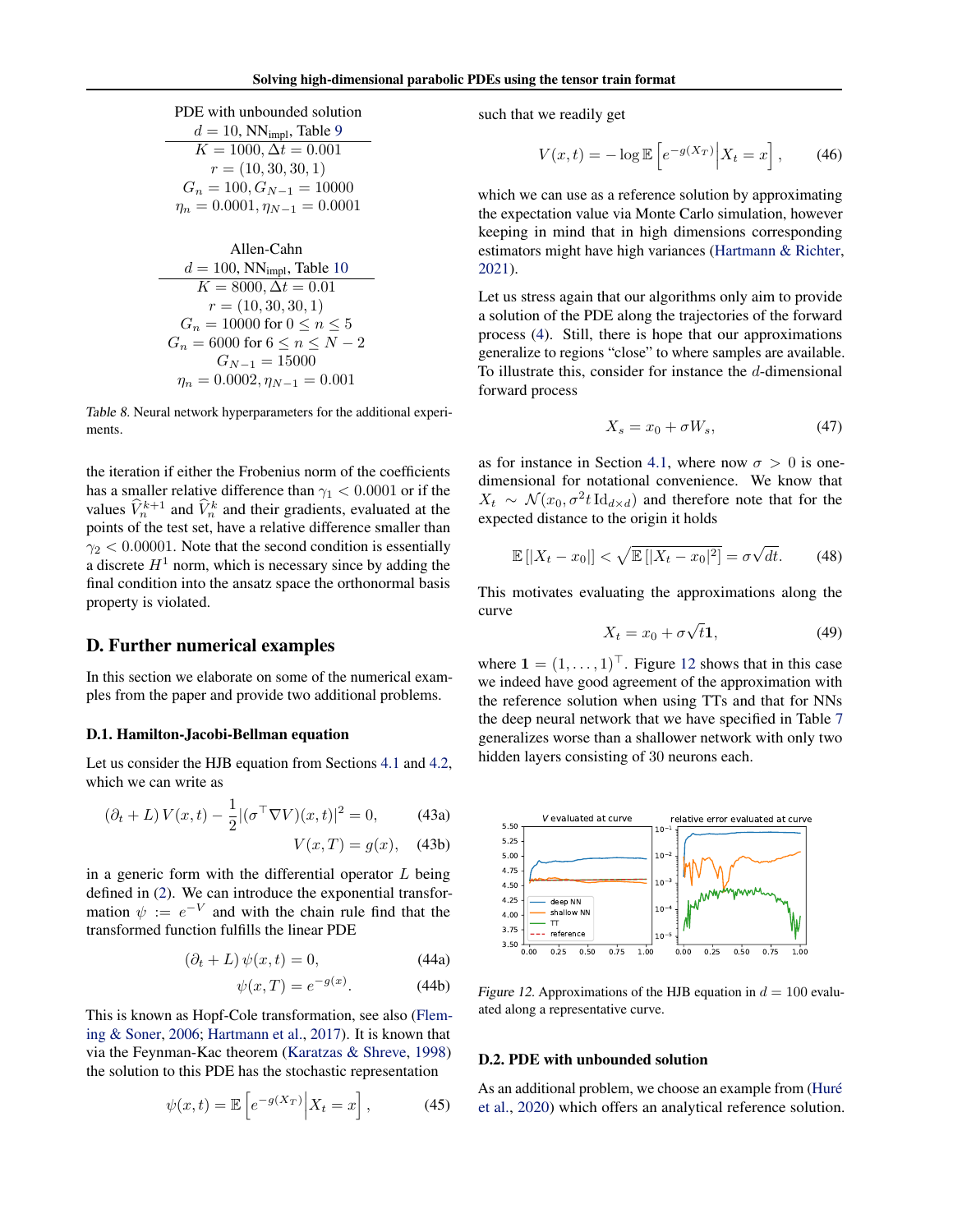<span id="page-15-0"></span>For the PDE as defined in [\(1\)](#page-1-0) we consider the coefficients

$$
b(x,t) = \mathbf{0}, \ \sigma(x,t) = \frac{\mathrm{Id}_{d \times d}}{\sqrt{d}}, \ g(x) = \cos\left(\sum_{i=1}^{d} ix_i\right),\tag{50}
$$

$$
h(x, t, y, z) = k(x) + \frac{y}{2\sqrt{d}} \sum_{i=1}^{d} z_i + \frac{y^2}{2},
$$
 (51)

where, with an appropriately chosen  $k$ , a solution can shown to be

$$
V(x,t) = \frac{T-t}{d} \sum_{i=1}^{d} (\sin(x_i) 1_{x_i < 0} + x_i 1_{x_i \ge 0}) + \cos \left( \sum_{i=1}^{d} ix_i \right).
$$
 (52)

In Table 9 we compare the results for  $d = 10, K =$  $1000, T = 1, \Delta t = 0.001, x_0 = (0.5, \ldots, 0.5)^{\top}$ . For the TT case it was sufficient to set the ranks to 1 and we see that the results are improved significantly if we increase the sample size  $K$  from 1000 to 20000. Note that even when increasing the sample size by a factor 20, the computational time is still lower than the NN implementation. It should be highlighted that adding the function  $g$  to the neural network (as explained in Appendix [C\)](#page-12-0) is essential for its convergence in higher dimensions and thereby mitigates the observed difficulties in  $(Huré et al., 2020)$  $(Huré et al., 2020)$ .

|                      | $TT_{impl}$  | $TT^*_{impl}$ | $NN_{impl}$  |
|----------------------|--------------|---------------|--------------|
| $\widehat{V}_0(x_0)$ | $-0.1887$    | $-0.2136$     | $-0.2137$    |
| relative error       | $1.22e^{-1}$ | $6.11e^{-3}$  | $5.50e^{-3}$ |
| ref loss             | $2.47e^{-1}$ | $7.57e^{-2}$  | $3.05e^{-1}$ |
| abs. ref loss        | $2.52e^{-2}$ | $9.29e^{-3}$  | $1.69e^{-2}$ |
| PDE loss             | 2.42         | 0.60          | 1.38         |
| computation time     | 360          | 1778          | 4520         |

Table 9. Approximation results for the PDE with an unbounded analytic solution. For  $TT^*_{impl}$  we choose  $K = 20000$ , for the others we choose  $K = 1000$ .

### D.3. Allen-Cahn like equation

Finally, let us consider the following Allen-Cahn like PDE with a cubic nonlinearity in  $d = 100$ :

$$
(\partial_t + \Delta)V(x, t) + V(x, t) - V^3(x, t) = 0,
$$
 (53a)  

$$
V(x, T) = g(x),
$$
 (53b)

where we choose  $g(x) = (2 + \frac{2}{5}|x|^2)^{-1}$ ,  $T = \frac{3}{10}$  and are interested in an evaluation at  $x_0 = (0, \ldots, 0)^\top$ . This problem has been considered in [\(E et al.,](#page-8-0) [2017\)](#page-8-0), where a reference solution of  $V(x_0, 0) = 0.052802$  calculated by means of the branching diffusion method is provided. We consider a sample size of  $K = 1000$  and a stepsize  $\Delta t = 0.01$  and provide our approximation results in Table 10.

|                | $TT_{impl}$  | $TT_{expl}$  | $NN_{impl}$  | $NN_{impl}^*$ |
|----------------|--------------|--------------|--------------|---------------|
| $V_0(x_0)$     | 0.052800     | 0.05256      | 0.04678      | 0.05176       |
| relative error | $4.75e^{-5}$ | $4.65e^{-3}$ | $1.14e^{-1}$ | $1.97e^{-2}$  |
| PDE loss       | $2.40e^{-4}$ | $2.57e^{-4}$ | $9.08e^{-1}$ | $6.92e^{-1}$  |
| comp. time     | 24           | 10           | 23010        | 95278         |

Table 10. Approximations for Allen-Cahn PDE, where  $NN_{impl}^*$  uses  $K = 8000$  and the others  $K = 1000$  samples.

## E. Some background on BSDEs and their numerical discretizations

BSDEs have been studied extensively in the last three decades and we refer to [\(Pardoux,](#page-10-0) [1998;](#page-10-0) [Pham,](#page-10-0) [2009;](#page-10-0) [Go](#page-8-0)[bet,](#page-8-0) [2016;](#page-8-0) [Zhang,](#page-10-0) [2017\)](#page-10-0) for good introductions to the topic. Let us note that given some assumptions on the coefficients  $b, \sigma, h$  and q one can prove existence and uniqueness of a solution to the BSDE system as defined in [\(4\)](#page-1-0) and [\(6\)](#page-1-0), see for instance Theorem 4.3.1 in [\(Zhang,](#page-10-0) [2017\)](#page-10-0).

We note that the standard BSDE system can be generalized to

$$
dX_s = (b(X_s, s) + v(X_s, s)) ds + \sigma(X_s, s) dW_s, (54a)
$$
  
\n
$$
X_0 = x,
$$
  
\n
$$
dY_s = (-h(X_s, s, Y_s, Z_s) + v(X_s, s) \cdot Z_s) ds + Z_s \cdot dW_s,
$$

$$
(54c) \t(54e)
$$

$$
Y_T = g(X_T),\tag{54d}
$$

where  $v : \mathbb{R}^d \times [0, T] \to \mathbb{R}^d$  is any suitable control vector field that can be understood as pushing the forward trajectories into desired regions of the state space, noting that the relations

$$
Y_s = V(X_s, s), \qquad Z_s = (\sigma^\top \nabla V)(X_s, s), \qquad (55)
$$

with  $V : \mathbb{R}^d \times [0, T] \to \mathbb{R}$  being the solution to the parabolic PDE [\(1\)](#page-1-0), hold true independent of the choice of  $v$  [\(Hartmann](#page-9-0) [et al.,](#page-9-0) [2019\)](#page-9-0). Our algorithms readily transfer to this change in sampling the forward process by adapting the backward process and the corresponding loss functionals [\(10\)](#page-2-0) and [\(11\)](#page-2-0) accordingly.

In order to understand the different numerical discretization schemes in Section [2.1,](#page-2-0) let us note that we can write the backward process [\(5\)](#page-1-0) in its integrated form for the times  $t_n < t_{n+1}$  as

$$
Y_{t_{n+1}} = Y_{t_n} - \int_{t_n}^{t_{n+1}} h(X_s, s, Y_s, Z_s) ds + \int_{t_n}^{t_{n+1}} Z_s \cdot dW_s.
$$
\n(56)